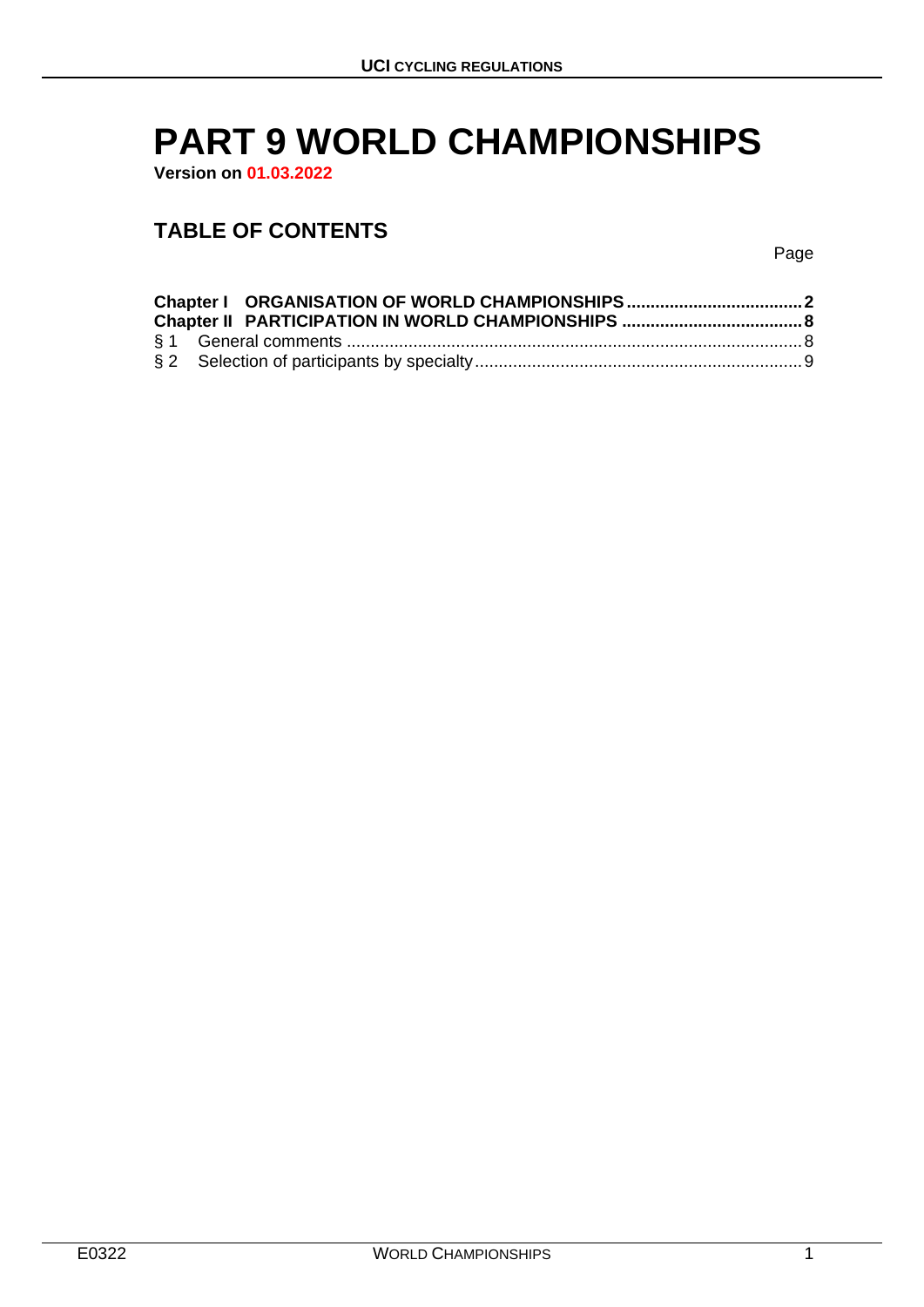# **PART 9 WORLD CHAMPIONSHIPS**

# <span id="page-1-0"></span>**Chapter I ORGANISATION OF WORLD CHAMPIONSHIPS**

- **9.1.001** Each year a World Championship shall be held according to the results of which the title of World Champion is conferred on the winners of races included in a programme determined by the Management Committee.
- **9.1.002** World Championships in all cycling specialities are the exclusive property of the UCI.

All rights relating thereto shall belong exclusively to the UCI, notably those concerning:

- the right to create and to organise World Cycling Championships;
- the right to the denomination "World Championship" in cycling;
- radio and TV broadcasting, advertising and marketing rights;
- the right to the "rainbow" colours.

Furthermore, the UCI may enter into a contract with a sponsor for the supply of vehicles or other equipment for the World Championships. In that case, the National Federations shall be obliged to use these suppliers exclusively.

**9.1.003** Races for the allocation of the World Champion title may be distributed over several separately organised events. The Management Committee shall set the number and the programme of such events. Each of those events shall be called "World Championships" qualified by a particular indication determined by the Management Committee depending on the particular speciality ("Road", "Mountain-Bike", etc.)

#### **Allocation of organisation**

- **9.1.004** The UCI shall entrust the organisation of World Championships to one UCI member National Federation or, with the agreement of the National Federation of the country where the Championship will take place, to some other organiser.
- **9.1.005** An organisational guide has been prepared by the Management Committee for each World Championship. It will be sent to any National Federation that actually requests it.
- **9.1.006** Application to organise a World Championship implies that the applicant will, if selected, accept all the terms of the organisational guide and the commitment to organise the World Championships in accordance with all the provisions applicable thereto and under the exclusive responsibility of the applicant National Federation.
- **9.1.007** A National Federation applying to organise a World Championship shall submit its application by registered letter addressed to the UCI. With that letter, the National Federation shall provide the UCI with the documents required by the organisational guide.
- **9.1.008** The application shall reach UCI within the period set forth in the bidding procedure. *(text modified on 01.07.18)*
- **9.1.009** The UCI shall allocate the organisation of the World Championships at its sole discretion.

The Executive Committee will make a preselection of the candidates that it deems the most appropriate for guaranteeing a high level organisation and will submit these candidates to the Management Committee.

The Management Committee will seek a consensus.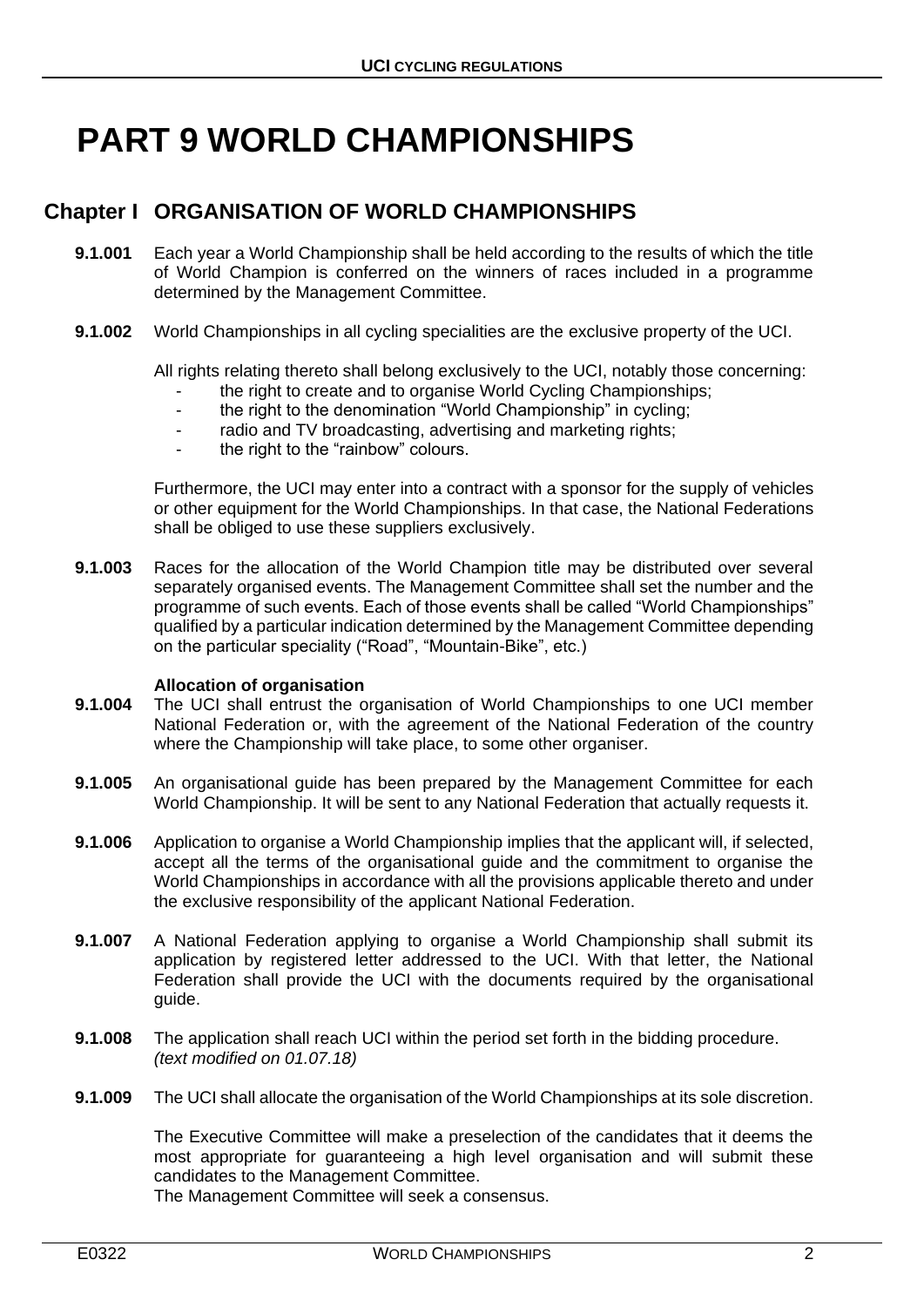Failing a consensus, a vote will be held. A secret ballot will be held upon request of any member.

In the event of a consensus to reject a candidate, such candidate shall not take part in the vote.

If more than two candidates remain, a further vote will be held among the candidates which have obtained the largest number of votes in the first round. If two candidates are tied for the second place in the first round, a further vote will be held among the candidates placed first and second, until only two candidates remain.

The organisation of the World Championships will be allocated on condition that full agreement exists concerning the organisation contract, or any other condition specified by the Management Committee.

*(text modified on 01.01.04)*

- **9.1.010** If the Executive Committee considers:
	- that the conditions stated in the contract or the organisational guide have not been met, or
	- that the state of preparation for the championships does not guarantee that the event will be properly organised or will be of sufficient quality, or
	- that serious or unforeseen circumstances exist and will jeopardize the organisation of the championships,

the Executive Committee may cancel or withdraw the right to organise the championships, without any compensation for the parties concerned. The Executive Committee may take any decision it deems appropriate to allocate the organisation of the championships to another organizer.

*(text modified on 01.01.04)*

# **Championship programme**

**9.1.011** The date, the duration and programme of each World Championships shall be determined by the UCI Management Committee.

*(text modified on 01.10.13; 01.01.16)*

**9.1.012** The organiser shall ensure that there be no non-sporting events which could prevent a postponement of or alteration to the sporting programme should the need arise (breakdowns, rain, etc.). Decisions on that subject shall be taken by the Commissaires Panel in consultation with the organiser and the UCI.

> The National Federation shall be organised in such a way as to be able immediately to inform all parties concerned of any change in the programme.

*(text modified on 06.10.97)*

- **9.1.013** Any postponement of the World Championships shall be decided upon by the Management Committee after consulting with the organiser.
- **9.1.014** In the case of a postponement of the Championships, riders committed shall still be required to participate, whatever the new dates and places set. Riders shall be fully entitled to cancel any prior engagements that might have been concluded by or for them without their being liable for any form of damages or compensation.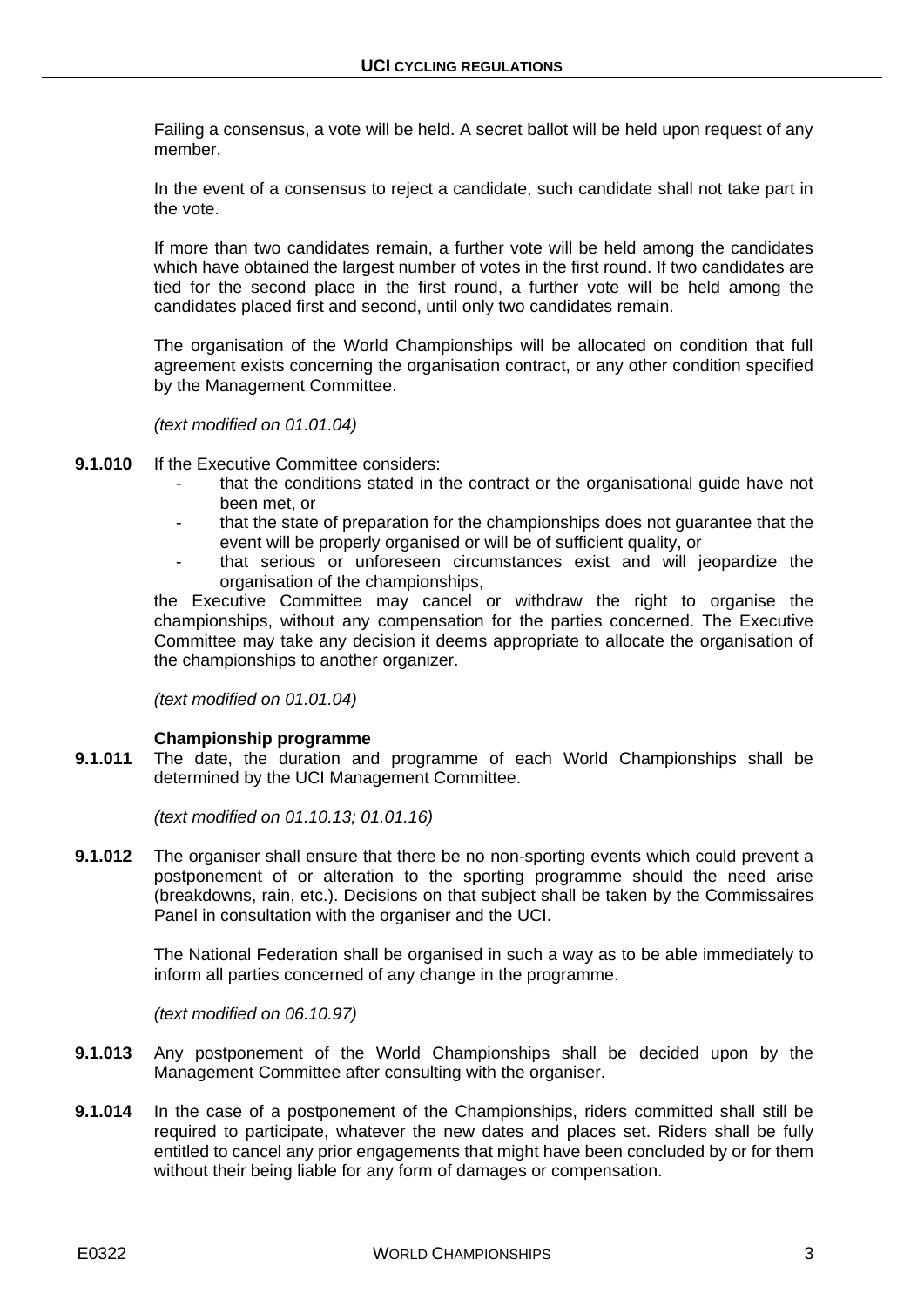**9.1.015** In the case of a brief postponement, riders, commissaires and all other persons involved in the event, shall remain at the venue, unless otherwise decided by the Management Committee.

#### **Protection**

**9.1.016** Riders engaged and not replaced 48 hours before the start of competitions in the speciality in question as well as, where applicable, any substitutes may not participate in any cycling race during the two days preceding the start of the competition for which they were entered.

Any breach of this rule will incur a fine of CHF 500 to CHF 10,000.

**9.1.017** During the period between 11th day before the first race of World Championships and the third day after the last race, no cycling race in any speciality whatsoever offering prizes or premiums or any other type of benefit in return for participation may be held within a radius of 50 km around each venue in which a Championship cycling race is being held, unless expressly authorised by the UCI.

> Any organiser contravening that provision shall be liable to a fine of CHF 10,000. Riders participating in such an event shall be liable to a fine of CHF 500 to CHF 10,000.

#### **Participating National Federations**

- **9.1.018** Each National Federation shall participate in World Championships in a spirit of friendship and fair play and contribute to the utmost to the success of the Championships.
- **9.1.019** Each National Federation participating in the World Championships shall, register with the UCI, within the deadlines specified by the latter, all riders and other persons that will be on or will accompany its delegation (officials, attendants, guests, etc.).
- **9.1.020** Each National Federation shall provide the organiser with any information relevant especially to accreditation, transport and accommodation.
- **9.1.021** Each National Federation shall designate a Technical Manager for each team with which it participates in the Championships. The Technical Manager shall represent the team and the National Federation. Any contacts with National Federation teams shall be made through the Technical Manager.
- **9.1.022** In general each National Federation shall co-operate with the organiser and, to the extent possible, facilitate his work.

#### **Meetings**

**9.1.023** Before the beginning of races in each speciality, the organiser shall convene an information and co-ordination meeting attended by his representatives as well as by the UCI representatives all Technical Managers, commissaires, the official UCI doctor and representatives of the security services. That meeting shall be chaired by a representative of the organiser. For mountain bike disciplines, a maximum of 3 representatives per nation (including, where required, an interpreter) shall be authorised to take part in this meeting. For Track, attendance at the Team Manager's meeting is compulsory. In the case of non-attendance, Team Managers shall be sanctioned with a fine of CHF 300.-. Attendance is defined as presence from the roll call at the start of the meeting until the meeting concludes.

*(text modified on 01.01.98; 01.01.04; 23.10.19)*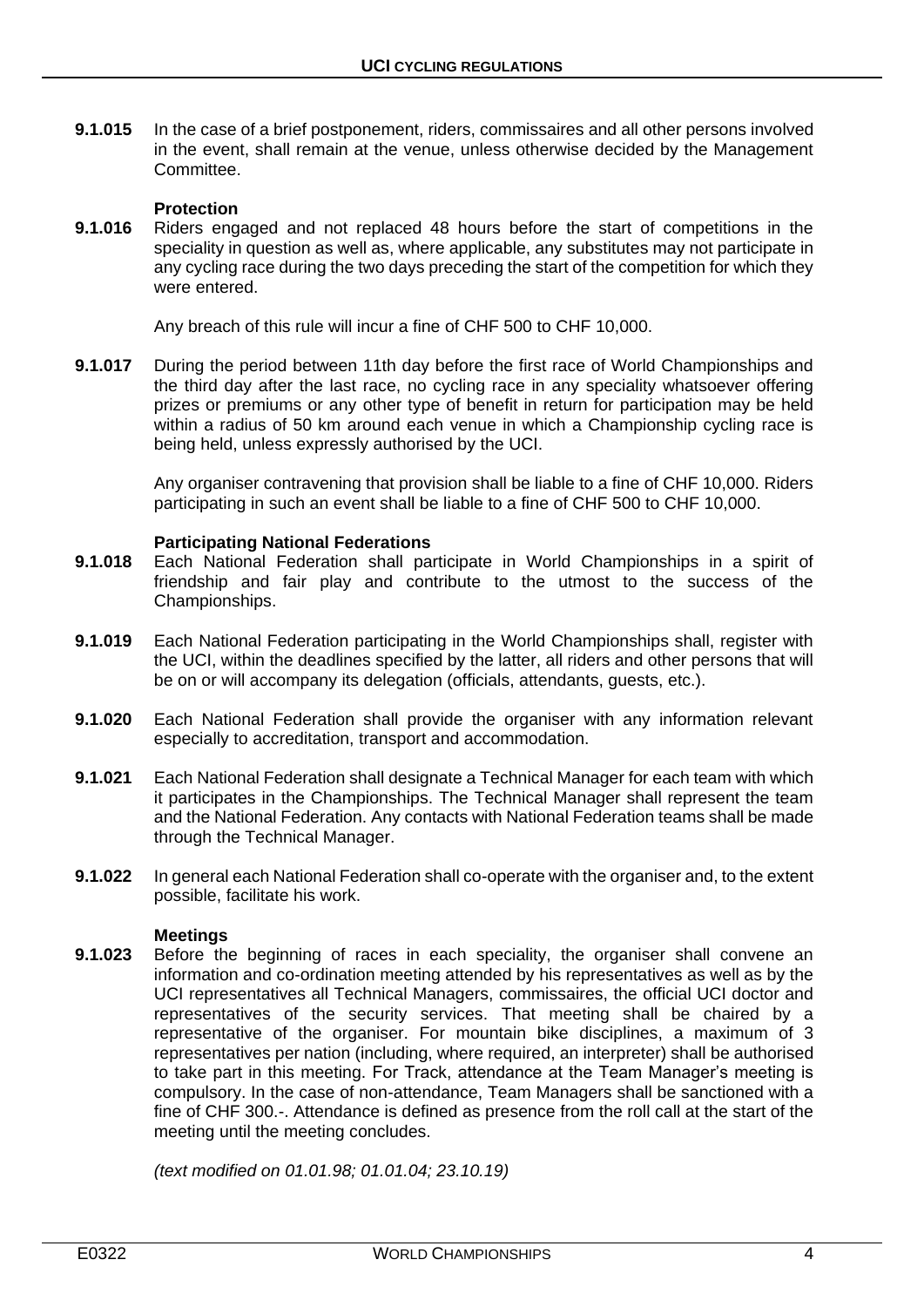- **9.1.024** The organiser shall, moreover, make available to the above-mentioned persons adequate facilities for the holding of any other meetings that they might wish to hold to ensure the smooth running of the Championships.
- **9.1.024** [article abrogated on 01.01.19]
	- **bis**

# **Commissaires Panels**

- **9.1.025** The Commissaires Panel, preferably comprising grade "A" UCI international commissaires designated by the UCI Management Committee.
- **9.1.026** The National Federation of the country selected to host the Championships shall designate such additional international commissaires as may be necessary for the successful operation of the competitions in such numbers be set by the UCI.

The duties of the Commissaires shall be:

- 1. To take possession of all equipment for identifying riders and to issue it only after checking enrolments
- 2. To check enrolments and licences before each race;
- 3. To check the equipment (riders and machines) of each competitor;
- 4. To make up, where necessary, the qualifying or eliminatory heats and to set the starting order of teams and riders immediately after the checking deadline has elapsed;
- 5. To determine the results.
- **9.1.027** During Track races, access to the commissaires' quarters shall be protected and no-one shall be admitted without preliminary authorisation.
- **9.1.028** During Road races, three commissaires at least shall supervise the riders' pits. They shall be responsible for order and shall also check the bicycles used and ensure that riders receive no unauthorised supplies.
- **9.1.029** The Commissaires Panel shall have full powers to take any decisions required by circumstances, in keeping with the Regulations.
- **9.1.030** to **9.1.035** [abrogated on 01.01.00]
- **9.1.036** to **9.1.040** [abrogated on 01.01.98]

#### **Classification**

- **9.1.041** The official classification shall be drawn up by the Commissaires Panel and recorded in a set of minutes by the secretary of the Commissaires Panel. Those minutes are signed by the secretary and by the Chief Commissaire or some other commissaire designated by him.
- **9.1.042** After the end of Championships, the secretary shall prepare a set of minutes with all the results and classifications. These minutes shall be countersigned by the Chief Commissaire and appended to his report as referred to in article 9.1.054.

#### **Official ceremony**

- **9.1.043** An official ceremony shall be held for each World Champion title.
- **9.1.044** Within 10 minutes following the end of each speciality (unless otherwise provided and duly recorded in an official communiqué), the World Champion, or the world champion team of the team time trial mixed relay, as well as the second and the third placed riders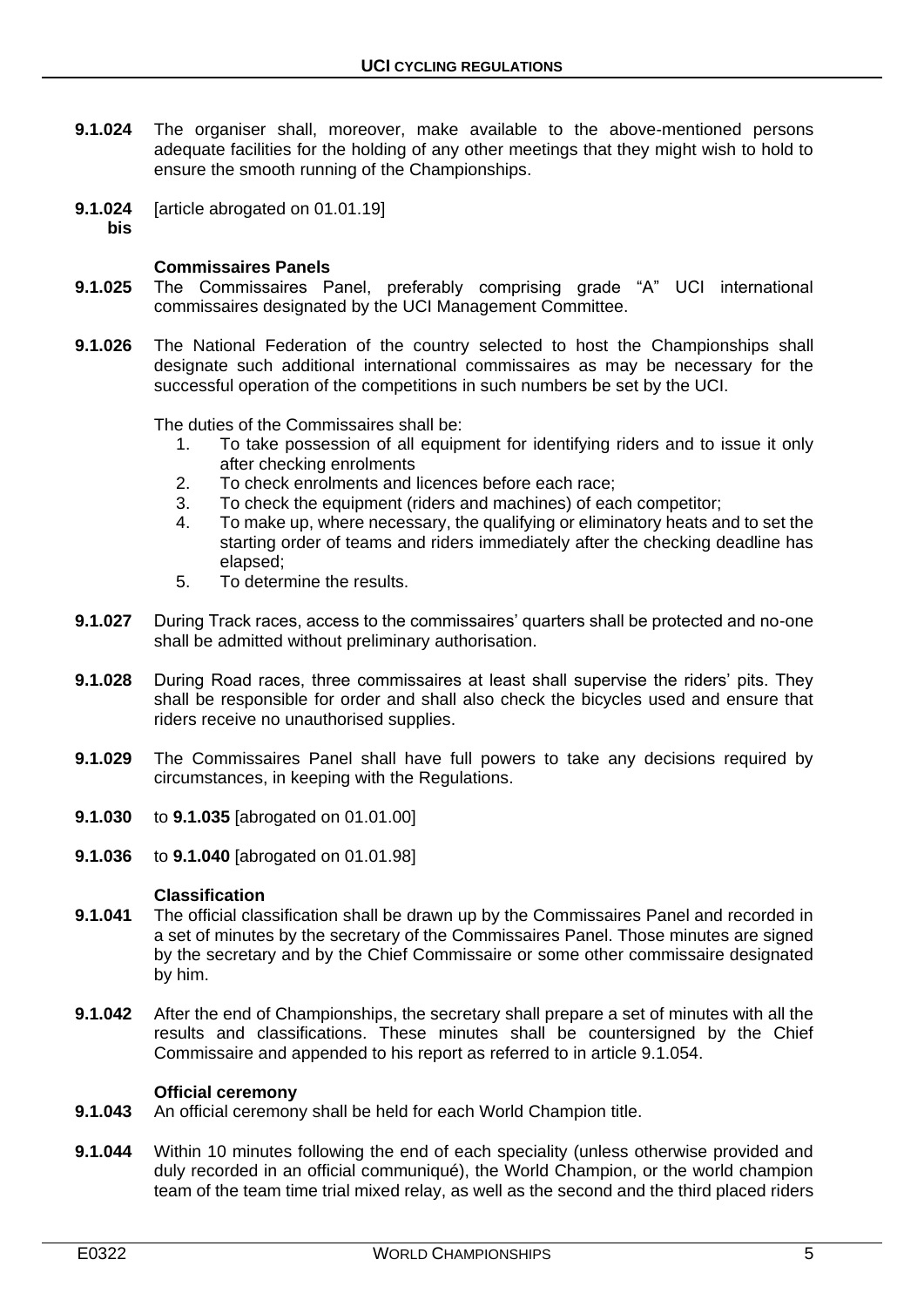and teams shall be ready for the official ceremony that shall be conducted under the responsibility of the President of the Commissaires' Panel.

*(text modified on 01.07.12; 01.01.19)*

**9.1.045** For team pursuit, team sprint, as well as para-cycling team relay, team sprint and trials national team competition medals and jerseys will be awarded to all riders of each of the three teams on the podium.

> For para-cycling tandem races, medals and jerseys will be awarded to both riders of each of the three tandems on the podium.

*(text modified on 01.01.04; 01.10.10; 01.10.12; 13.03.15)*

**9.1.045** In the team time trial mixed relay, every rider of the podium-finishing teams is awarded **bis** a medal. Every rider of the world champion team of the team time trial mixed relay is awarded a jersey.

*(article introduced on 01.07.12; text modified on 01.01.19)*

- **9.1.046** Riders shall appear in racing attire, wearing their national jerseys but bare-headed and without headband or glasses, until they leave the official ceremony enclosure.
- **9.1.047** That ceremony shall be attended exclusively by:
	- The UCI President or a member of the Management Committee designated by him who will hand the winner(s) the World Champion jersey(s) and will distribute the gold, silver and bronze medals;
	- The President of the Organising Federation or a personality designated by him to present bouquets of flowers;
	- Up to six tray bearers who will carry on the World Champion jersey(s), medals and bouquets of flowers.

*(text modified on 01.07.12; 01.07.17; 01.01.19)*

**9.1.048** The riders' or the teams' for the team time trial mixed relay national flags shall be hoisted on the mast of honour.

*(text modified on 01.07.12; 01.01.19)*

**9.1.049** The national anthem of the winner, or of the winning team for the team time trial mixed relay, shall be played.

*(text modified on 01.07.12; 01.01.19)*

**9.1.050** A World Champion may not wear the jersey identifying his title and bearing the regulation advertisement of his main sponsor(s) until, at earliest, the day following that on which he received it.

*(text modified on 01.07.12; 23.09.19)*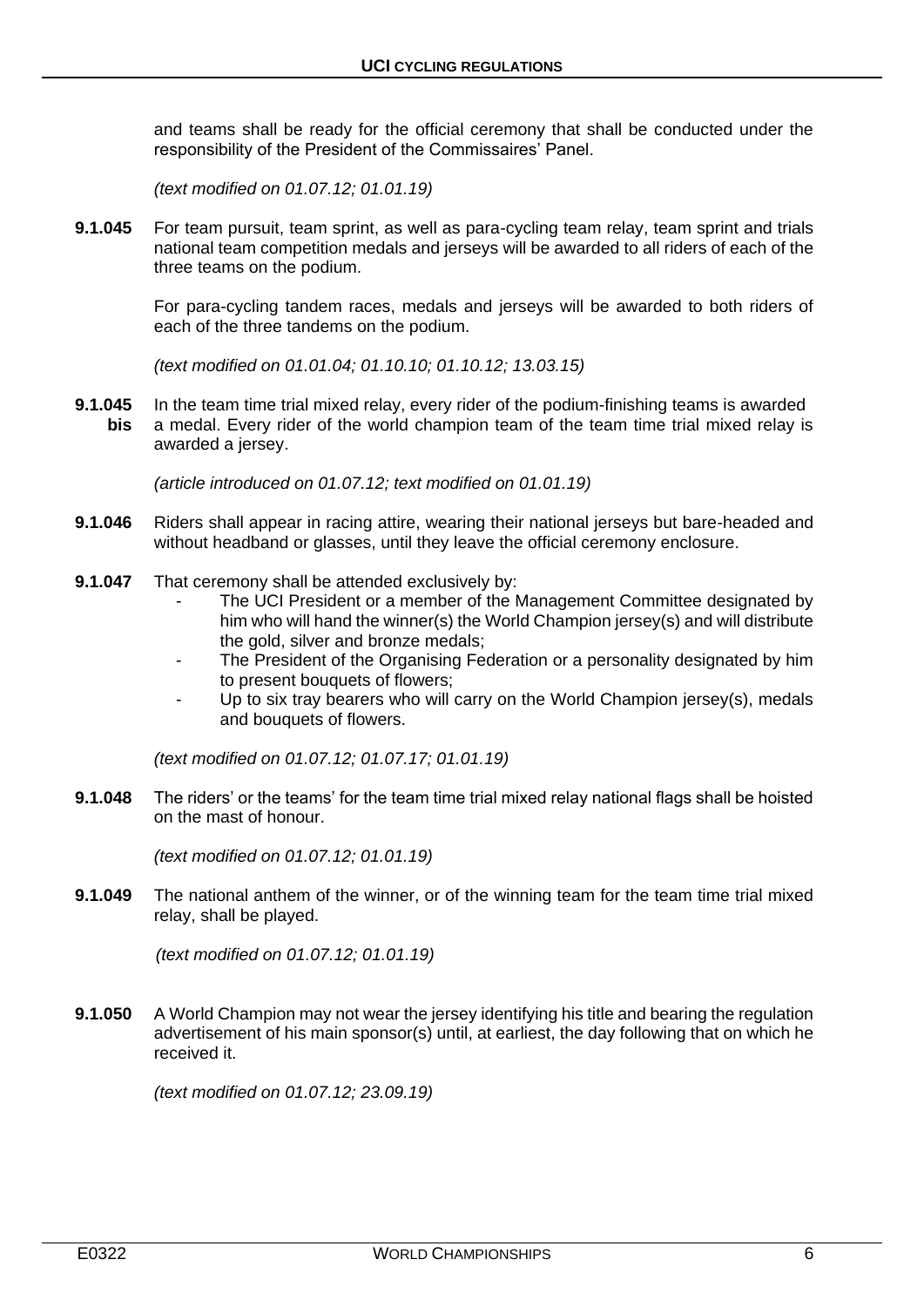#### **World Championships**

**9.1.051** Any infringement of the provisions of articles 9.1.044 to 9.1.050 above shall be punished by a fine of CHF 2,000 to CHF 10,000 minimum. A higher fine may be imposed depending on the advantage derived from the offence.

*(text modified on 13.08.04; 01.07.12; 01.01.19; 01.01.21)*

#### **Prizes**

**9.1.052** The Management Committee shall fix the scale of prizes to be awarded to the riders and teams for the team time trial.

*(text modified on 01.07.12)*

#### **Drug test**

**9.1.053** The UCI official doctor and the drug-test inspector shall ensure that the drug test be conducted according to the UCI Drug-Test Regulations.

#### **Reports**

**9.1.054** Within 21 days after the end of the Championships, the Chief Commissaire and the official UCI doctor shall provide the UCI Management Committee with a detailed report on how the Championships proceeded and containing, in particular, an account of any irregularities that were observed, points that could be improved and other observations and useful suggestions.

*(text modified on 06.10.97)*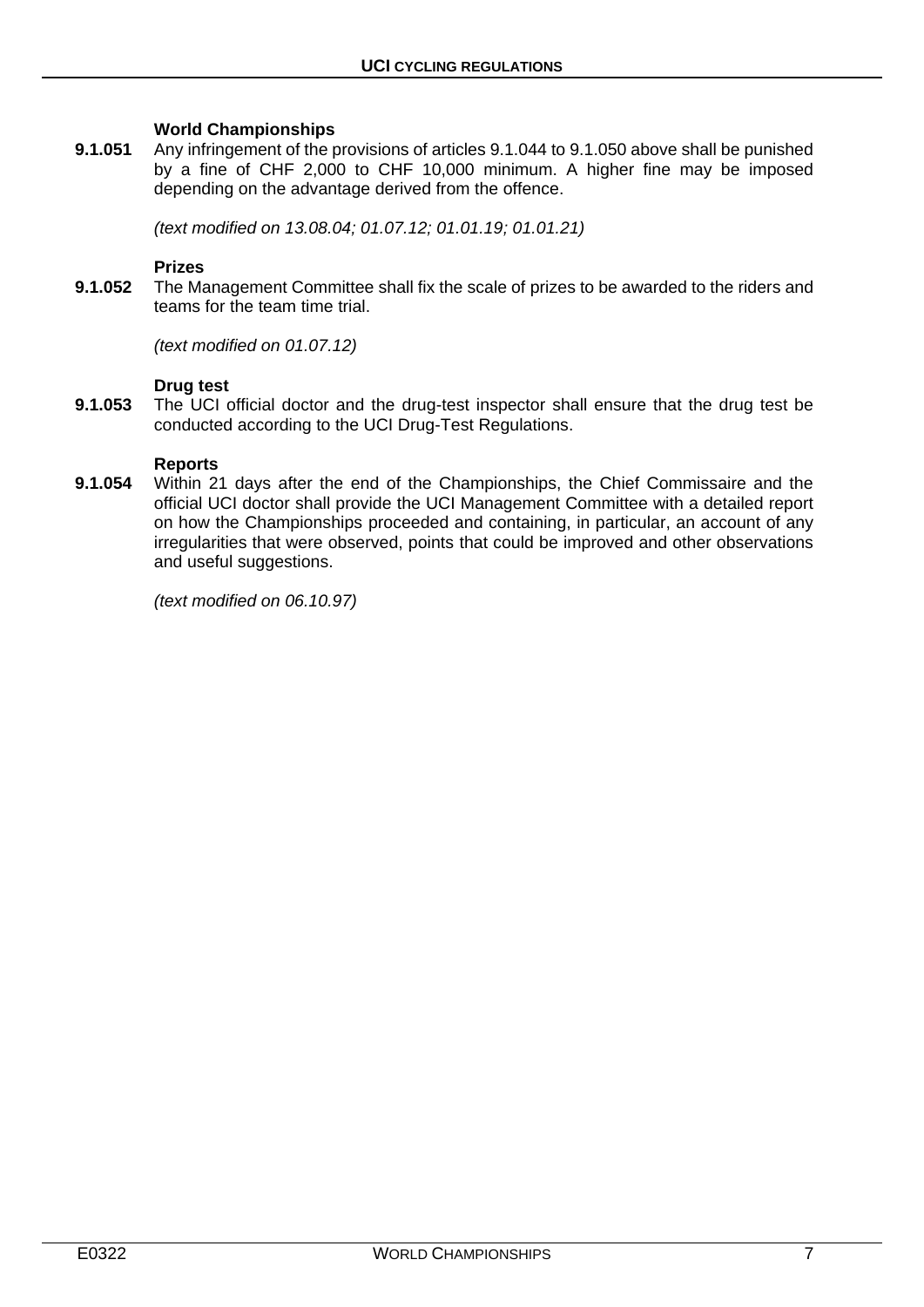# <span id="page-7-0"></span>**Chapter II PARTICIPATION IN WORLD CHAMPIONSHIPS**

# <span id="page-7-1"></span>**§ 1 General comments**

**9.2.001** It is the National Federations who select riders to participate in World Championships.

*(text modified on 01.07.12; 01.01.19)*

- **9.2.002** [article abrogated on 07.12.15]
- **9.2.003** National Federations shall enter with the UCI via its website.

National Federations which do not have Internet access may enter using the entry forms provided by the UCI.

*(text modified on 01.01.03; 01.07.12; 01.01.19)*

- **9.2.004** The enrolment of the federations' riders shall reach the UCI at the latest within the following deadlines:
	- Road: eight days before the first race of the championship;
	- Cyclo-Cross: eight days before the first race of the championship:
	- Track: ten days before the first race of the championship;
	- Mountain bike: ten days before the first event in the championship;
	- BMX: ten days before the first event in the championship;
	- Trials: ten days before the first event in the championship.

*(text modified on 01.01.03; 01.01.04; 30.01.09; 01.07.12; 01.01.19; 01.03.22)*

- **9.2.005** Save in the case of an act of God, a National Federation that has enrolled by returning the enrolment form for a World Championship and that does not participate shall be liable to a fine of CHF 500 to CHF 2,000.
- **9.2.006** National Federations may substitute up to a maximum of two riders entered for each of the World Champion title competitions provided that it communicates the name of the two substitutes in writing to the UCI at the latest the third day before the beginning of the competition in question. For track races, at the Rider Confirmation the day before the first race. For mountain bike racing, 48 hours before the event in question.

Moreover, riders entered for a competition may be declared as those to ride in another competition of the same speciality provided that the deadline for announcing the names of those to ride be respected.

*(texte modified on 01.01.04; 23.10.19)*

**9.2.007** Federations shall announce the names of the riders who are to take the start to the Commissaires Panel by noon at the latest on the eve of the first race of the competition. For each road and mountain bike event, the Federations may communicate amendments up to noon on the eve of each race, at the latest;

> For Track events, any no-attendance or announcement made to the Commissaires Panel out of the time limit shall be liable to a fine of CHF 300.

> For the Men Elite road race, the federations must announce the names of the riders taking part at the latest by noon two days before the competition. They may add the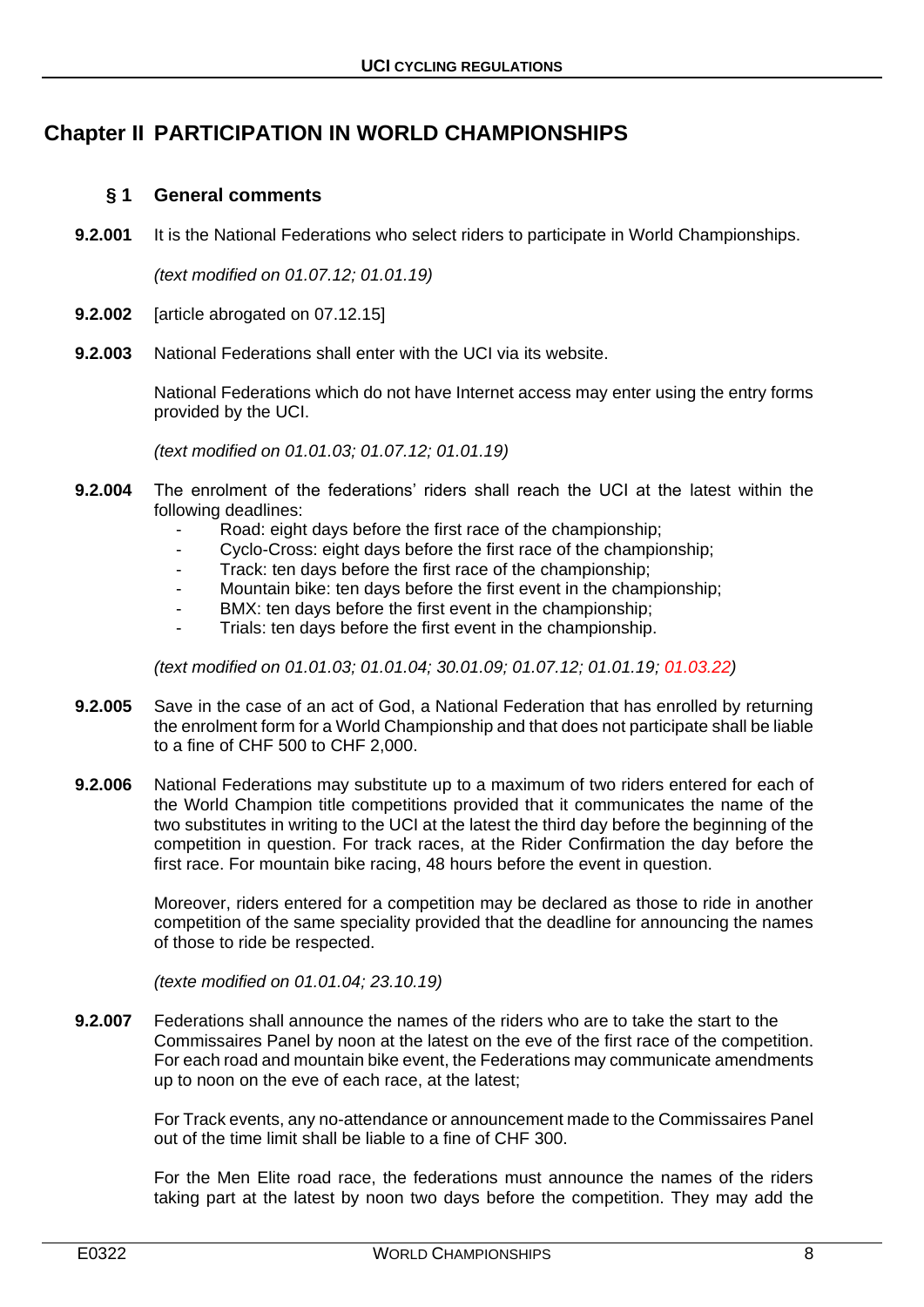names of two replacements, who may be declared as starters until the evening before the race at 17h00. The replacements must stay at the team hotel until this time; failing which they cannot take part.

A rider declared unfit following an abnormal blood test cannot be replaced.

Only those athletes who have attended the Junior Conference can be declared starters for Men and Women Junior road events.

*(text modified on 01.01.00; 01.01.04; 01.10.10; 01.08.13; 23.10.19)*

**9.2.008** Unless prevented by an act of God, a rider once announced as taking the start and who fails to present, shall be liable to a fine of CHF 500 to CHF 5,000.

> An injury or sickness shall be recognised as an act of God only if the rider is declared incapable of taking the start by the UCI official doctor.

# <span id="page-8-0"></span>**§ 2 Selection of participants by specialty**

#### **General provision**

**9.2.009** In all individual specialities, the outgoing World Champion may take part in addition to the number of starters that the National Federation of such Champions may enter under the qualification regulations.

The same principle is applicable for the Olympic/Paralympic Champion on the occasion of the first World Championship following Olympic/Paralympic Games or, for the mountain bike, the next two mountain bike World Championships.

For the Continental Champion, this facility is limited to the first World Championships following the awarding of the title of Continental Champion.

On the track, for the Team Pursuit, Team Sprint, Madison, Omnium, Points Races, and Scratch Race as well as for artistic Cycling, the outgoing World and Olympic Champions may take part only if their nation is not already qualified to the World Championships.

In Para-cycling, for the Mixed Team Relay, Mixed Team Sprint and Mixed Tandem Team Sprint, the outgoing World and Paralympic Champions may take part only if their nation is not already qualified to the World Championships

However, participation in individual road events shall be governed solely by articles 9.2.010 to 9.2.020.

*(text modified on 01.01.03; 01.01.04; 01.01.05; 01.10.06; 01.10.10; 08.02.18; 21.06.18; 08.02.21)*

#### **Individual Road Races Men Elite**

**9.2.010** The Management Committee shall decide the qualification system each year. *(text modified on 01.10.02; 01.01.05; 01.03.16)*

# **Men Elite**

**9.2.011** A National Federation may enter riders of 19 years of age or more in the individual Men Elite's Road race. In that case, such riders may not participate in the individual Under 23s Road race in that same year.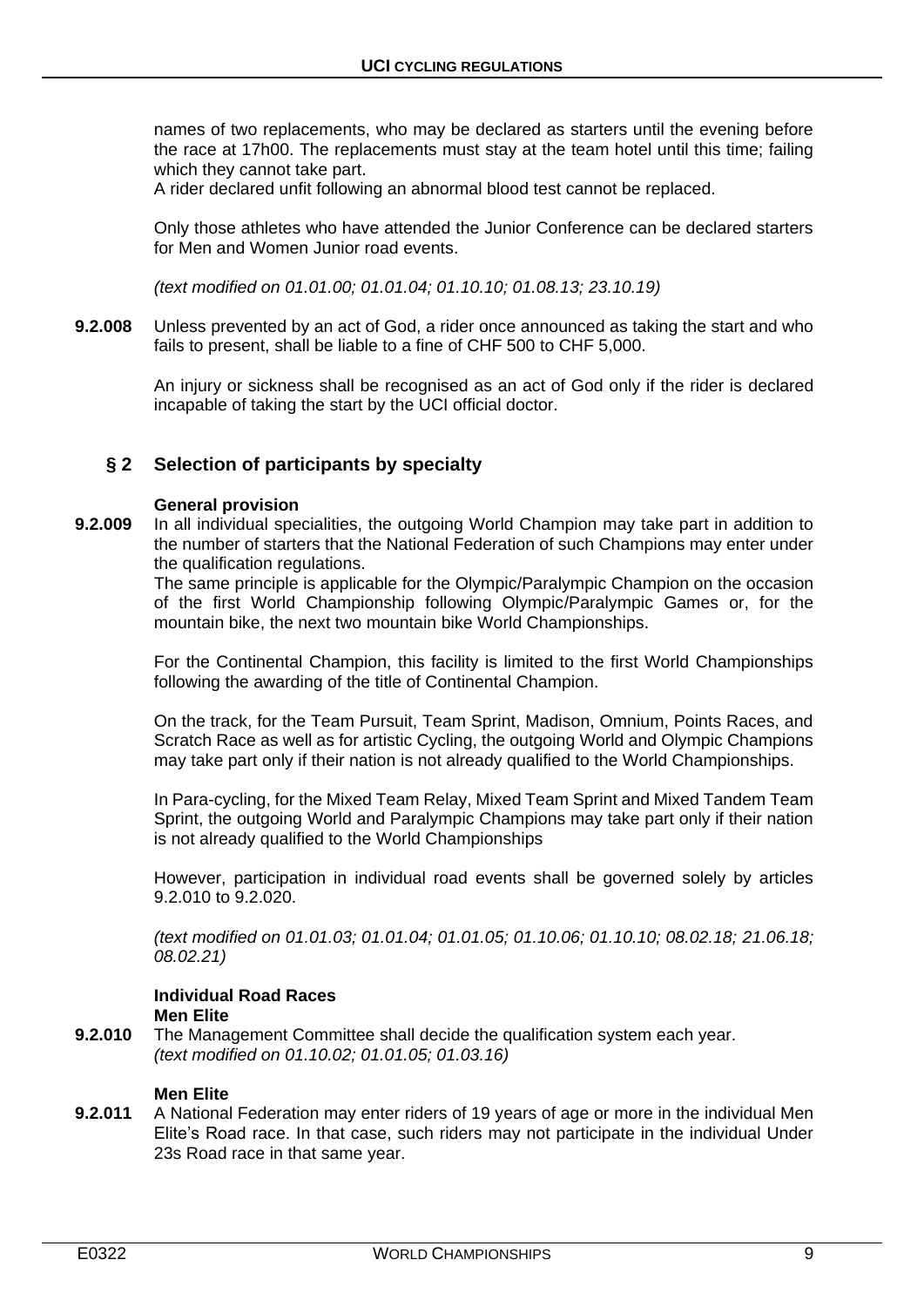#### **Under 23**

**9.2.012** The Management Committee shall decide the qualification system each year.

*(text modified on 01.10.06; 01.03.16)*

**9.2.013** Under 23 riders who have participated in the Men Elite individual road race at a previous World Championships may not ride the individual road race for Under 23 riders.

*(text modified on 01.10.06; 01.01.15; 01.01.16)*

#### **Men Junior**

**9.2.014** The Management Committee shall decide the qualification system each year.

*(text modified on 26.06.07; 01.10.11; 01.03.16)*

#### **Women Elite**

**9.2.015** The Management Committee shall decide the qualification system each year.

*(text modified on 01.01.10; 05.02.15; 01.03.16)*

#### **Women Junior**

**9.2.016** The Management Committee shall decide the qualification system each year.

*(text modified on 01.03.16)*

#### **Individual Time-Trial**

**9.2.017** The Management Committee shall decide the qualification system each year.

*(text modified on 01.03.16)*

- **9.2.018** A National Federation shall be entitled to enter riders of 19 years or more in the individual Men Elite's Time-Trial.
- **9.2.019** Riders referred to on article 9.2.018 and who participate in the Individual Men Elite's Time Trial may not participate in the Individual Under-23 Time Trial in the same year.
- **9.2.020** Under 23 riders who have participated in the Men Elite individual road time trial at a previous World Championships may not ride the individual road time trial for Under 23 riders.

*(text modified on 01.10.06; 01.01.15; 01.01.16)*

#### **Ranking by Nations**

**9.2.020** The ranking by nations for the World Championships is calculated by adding the **bis** points scored by all riders of each nation in the team time trial mixed relay, individual time trial and road race events, based on the point scales as per regulations, i.e.: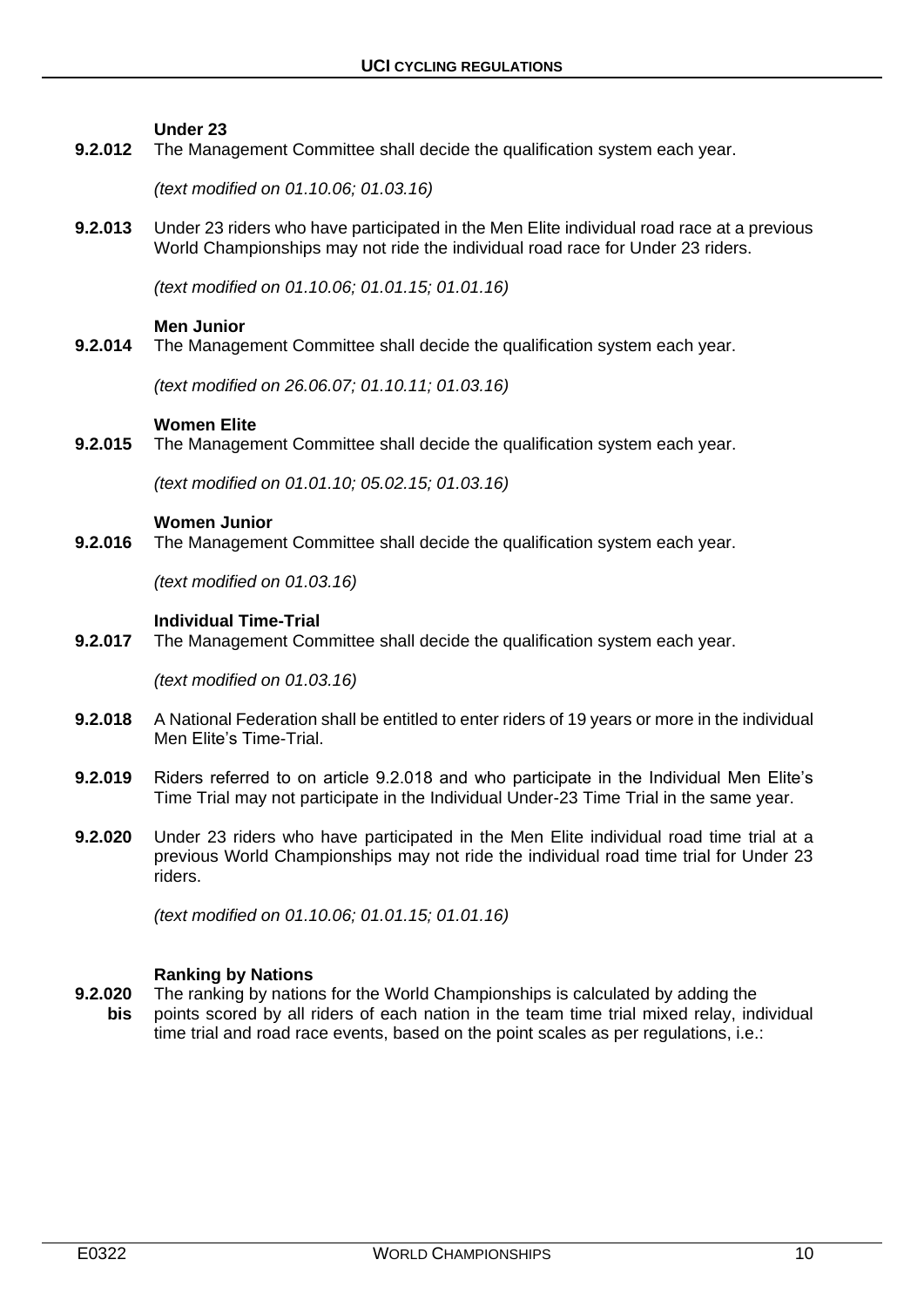|                |              | Women Elite<br>Men Elite | Men Under 23 |               | Women Junior<br>Men Junior |               | Elite<br>Under 23              |  |
|----------------|--------------|--------------------------|--------------|---------------|----------------------------|---------------|--------------------------------|--|
| Place          | Road<br>Race | Time<br>Trial            | Road<br>Race | Time<br>Trial |                            | Time<br>Trial | Team Time Trial<br>Mixed Relay |  |
| 1              | 200          | 200                      | 125          | 125           | 100                        | 100           | 200                            |  |
| $\overline{2}$ | 150          | 150                      | 100          | 100           | 85                         | 85            | 150                            |  |
| 3              | 125          | 125                      | 85           | 85            | 70                         | 70            | 125                            |  |
| 4              | 100          | 100                      | 70           | 70            | 60                         | 60            | 100                            |  |
| 5              | 85           | 85                       | 60           | 60            | 50                         | 50            | 85                             |  |
| 6              | 70           | 70                       | 50           | 50            | 40<br>40                   |               | 70                             |  |
| 7              | 60           | 60                       | 40           | 40            | 30                         | 30            | 60                             |  |
| 8              | 50           | 50                       | 30           | 30            | 20                         | 20            | 50                             |  |
| 9              | 40           | 20<br>20<br>40           |              |               | 10                         | 10            | 40                             |  |
| 10             | 30           | 30                       | 10           | 10            | 5<br>5                     |               | 30                             |  |
| 11 to 25       | 5            | 5                        | 3            | 3             |                            |               | 5                              |  |

*(article introduced on 01.07.15; text modified on 01.03.16; 13.10.16; 01.01.19)*

# **Team time trial mixed relay**

**9.2.021** A National Federation shall be entitled to enter riders of 19 years or more in the team time trial mixed relay.

The Management Committee shall decide the qualification system each year.

*(article introduced on 01.07.12; text modified on 01.10.13; 01.01.15; 01.03.16; 01.01.19)*

- **9.2.021** Every team participating in the team time trial mixed relay can enter six
	- **bis** male riders and six female riders, of which three male rider and three female riders will start. Registration with the UCI is conducted through its website.

The confirmation of the starters on the date defined in the specific regulations of the event is final.

Nevertheless, Team Managers may forward modifications to the UCI Race Secretary until 2 hours before the start of the competition subject to the following requirements:

- Medical reason confirmed by the UCI Official Doctor is required;
- Only riders confirmed as substitute for the Team Time Trial may be used as replacements;
- The replacements riders must stay at the team accommodation.

*(article introduced on 01.07.12; text modified on 01.08.13; 01.03.16; 01.01.19; 01.01.21)*

# **Track**

**9.2.022** The maximum number of participants by nation for each event shall be the following:

| Elite and Junior / MEN and WOMEN |          |
|----------------------------------|----------|
| <b>Team Sprint</b>               | 1 team   |
| Sprint                           | 2 riders |
| Keirin                           | 2 riders |
| 1 km/500 m Time Trial            | 2 riders |
| Team pursuit                     | 1 team   |
| Individual pursuit               | 2 riders |
| Points race                      | 1 rider  |
| Scratch race                     | 1 rider  |
|                                  |          |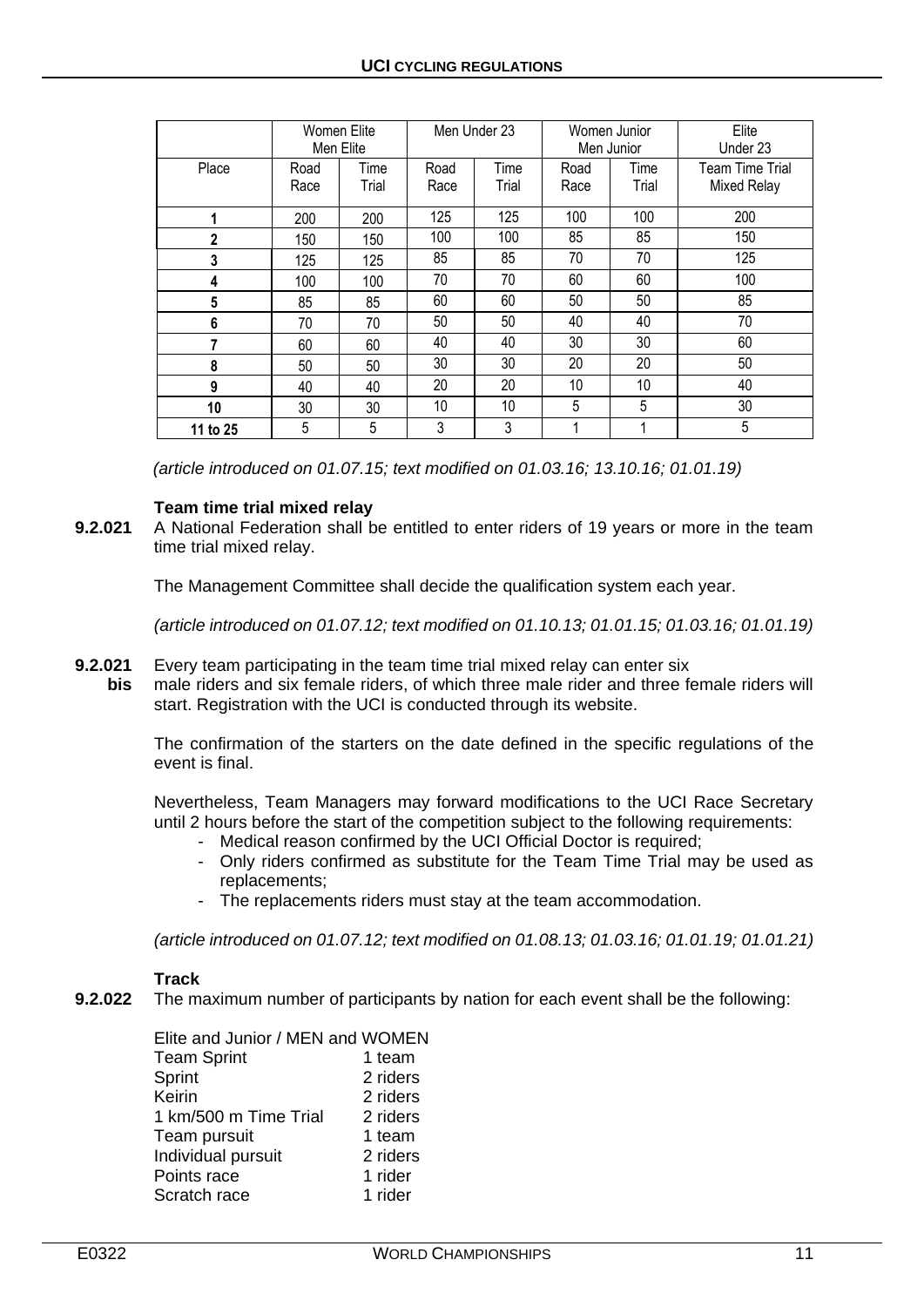| Omnium      | 1 rider |
|-------------|---------|
| Elimination | 1 rider |
| Madison     | 1 team  |

A maximum of one substitute rider for each event is permitted. Substitute riders must be confirmed at the confirmation of starters. Team Managers may forward modifications to the Secretary of College of Commissaires until the start of the first competition session on the day of each event.

*(text modified on 01.01.02; 01.01.03; 19.09.06; 26.06.07; 13.06.08; 25.02.13; 14.10.16; 05.03.18; 12.06.20)*

**9.2.023** UCI Track Rankings used for the establishment of qualification quota are calculated six weeks before the World Championships. The maximum number of riders/teams qualified through the UCI Track Ranking is shown in the following table:

| <b>Event</b>              | <b>Men and Women Elite</b> |
|---------------------------|----------------------------|
| Sprint                    | $30^{3}$                   |
| Keirin                    | $24^{3}$                   |
| Km/500m TT                | $24^{3}$                   |
| <b>Individual Pursuit</b> | $24^{3}$                   |
| Omnium                    | $24^{2}$                   |
| <b>Scratch Race</b>       | $24^{2}$                   |
| Points race               | $24^{2}$                   |
| Elimination               | $24^{2}$                   |
| Madison                   | $18^{1}$                   |

<sup>1)</sup> Allocated through the UCI Track Ranking by Nation. In the event of additional champions as referred to in articles 9.2.009 and 9.2.027, the number of nations/riders qualified through a UCI Track Ranking shall be reduced in order not to exceed the applicable maximum number.

**2)** First 2/3 quota are allocated through the UCI Track Ranking by Nation. Last 1/3 quota is allocated through the UCI Track Individual Ranking to nations which have not qualified any quota places through the UCI Track Ranking by Nation. In the event of additional champions as referred to in articles 9.2.009 and 9.2.027, the number of nations/riders qualified through a UCI Track Ranking shall be reduced in order not to exceed the applicable maximum number.

**3)** Allocated through the UCI Track Individual Ranking. In addition to the riders qualified through the UCI Track Individual Ranking, additional champions quota as referred to in articles 9.2.009 and 9.2.027 are allocated to nations.

The Team Pursuit and Team Sprint are open to one team per nation as per article 9.2.022. The conditions of qualification stipulated in articles 9.2.024 to 9.2.027bis remain applicable.

*(text modified on 1.01.02; 1.10.04; 19.09.06; 26.06.07; 13.06.08;1.10.10; 25.02.13; 10.04.13; 20.06.14; 15.03.16; 14.10.16; 05.03.18; 21.06.18; 23.10.19; 12.06.20)*

**9.2.024** Participation in elite track competitions shall be open to riders of 18 and over. It shall be regulated by the qualification system mentioned in article 9.2.025 to 9.2.028 hereafter.

*(text modified on 01.01.99; 01.10.04; 12.06.20)*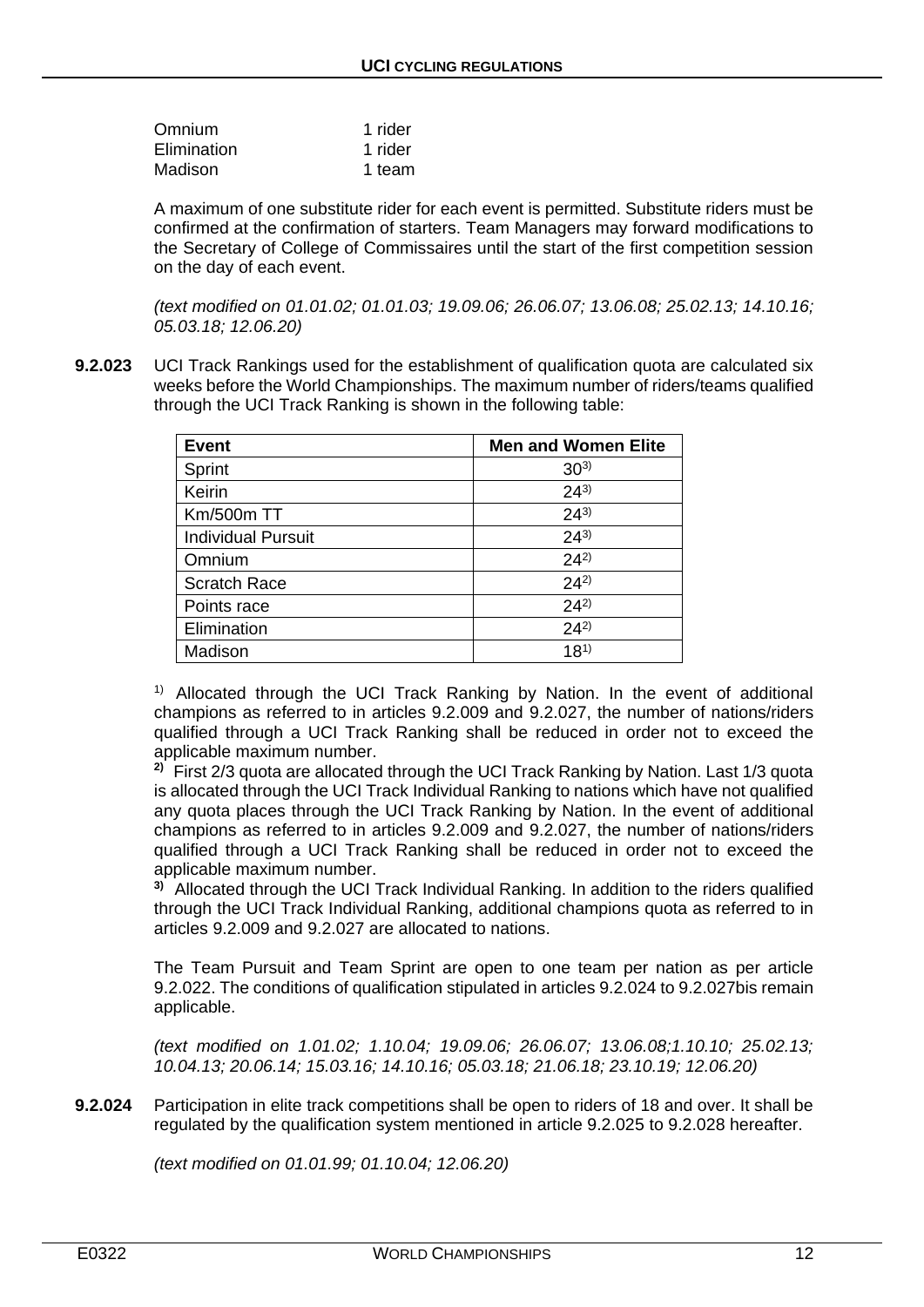**9.2.025** Participation in the World Championships is restricted to nations that have registered and hosted a minimum of one international track event on the UCI calendar between the last edition of the World Championships and six weeks before the upcoming World Championships.

> The nation will not be allowed to register any riders for the World Championships as long as this condition has not been fulfilled.

> In the case where the World Championships are moved to earlier in the calendar year, a competition held after the World Championships will be considered, on condition that this competition has taken place at minimum for several seasons on that date

> For the development of track cycling and on duly justified request received six weeks prior to the upcoming World Championships, the track commission may grant dispensation of this condition. The decision of the commission is final and no appeal is possible.

*(article introduced on 01.10.12; text modified on 25.02.14; 14.10.16)*

- **9.2.026** [article abrogated on 12.06.20]
- **9.2.027** In addition to the riders qualified through a UCI track classification, according to the quotas indicated in the articles 9.2.022 and 9.2.023, the following persons will also be qualified for Elite World Championships:
	- the Elite Continental Champions (Men and Women) in events who won their title after the last Elite World Championship (including for bunch events as per article 3.1.011, and Madison if the riders/teams do not belong to an already qualified nation).

For the sake of clarity, conditions of article 9.2.027bis remain applicable. *(text modified on 01.01.99; 01.01.03; 01.10.04; 25.02.13; 20.06.14; 01.07.17; 23.10.19; 12.06.20)*

- **9.2.027** Notwithstanding articles 9.2.025, 9.2.026 and 9.2.027, a nation will only be allowed to **bis** enter a rider in a specific event of the Elite World Championships if the following conditions are fulfilled:
	- where applicable, the nation must have participated in this specific event in at least one leg of the Nations' Cup of this season. This only applies when the specific events are scheduled at each leg of the Nations' Cup.
	- where applicable, the nation must have participated in this specific event in the most recent Elite Continental Championships.
	- the nation must have participated in the most recent Junior Track World Championships (not event specific).
	- a rider must have earned, for the specific individual event and for Madison, at least 250 points in the respective UCI Track Ranking used for the establishment of qualification quota as per 9.2.023. This does not apply to riders entering Individual Pursuit and Kilometre/500m Time Trial.

The track commission may grant dispensation of one or several of these requirements for exceptional circumstances. The dispensation must be requested within three days following the end of the competition in question.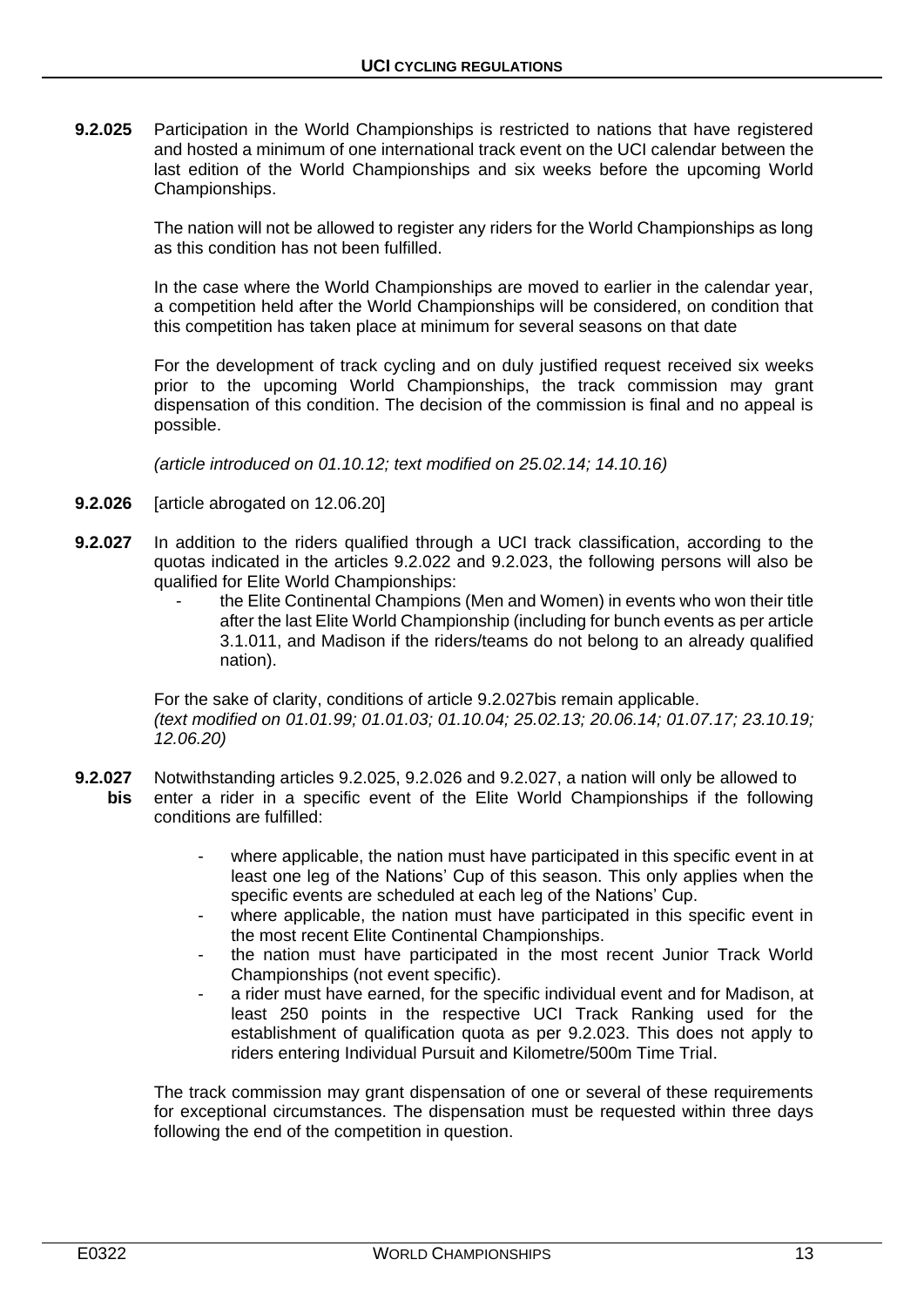*Comment: (for the team events) For the interpretation of the present article, a team of this nationality means a national team or a UCI track team with a majority of participants of that nationality.*

*(text modified on 01.01.03; 04.07.03; 01.10.04; 13.06.08; 30.01.09; 25.02.13; 10.04.13; 20.06.14; 15.03.16; 14.10.16; 05.03.18; 04.03.19; 12.06.20)*

**9.2.027** Where a nation qualified in an individual event and is not able to enter an eligible rider, **ter** the qualification place will revert to the UCI and will be reallocated to the next reserve nation.

*(article introduced on 25.02.13; text modified on 10.04.13; 15.03.16; 12.06.20)*

**9.2.028** The National Federation of the organizer shall be entitled to the first reserve quota to enter a team for each team race and a rider for each individual race if it cannot enter riders on the basis of the qualification criterias indicated in the articles 9.2.026 and 9.2.027. For the sake of clarity, conditions of article 9.2.027bis remain applicable

> A Wild card for individual events (Men and Women) may be granted by the Track Commission at its sole discretion upon justified request of a continental confederation, for riders that were prevented by an unpredictable occurrence to qualify and on condition that they do not belong to an already qualified nation in this event.

*(text modified on 01.01.99; 01.10.04; 13.06.08; 01.07.17; 12.06.20)*

- **9.2.028** [article abrogated on 04.07.03] **bis**
- 

.

**9.2.029** [article abrogated on 05.03.18]

#### **Mountain bike**

**9.2.030** The mountain bike world championships shall comprise nine specialities: the Olympic cross-country Olympic (XCO), the cross-country marathon (XCM), the cross-country team relay (XCR), the cross-country short track (XCC), the crosscountry eliminator (XCE), the downhill individual (DHI), the four-cross 4- Cross (4X), E-Mountain Bike (E-MTB) and pump track (PUM).

*(text modified on 01.01.04; 01.01.06; 01.02.12; 01.01.18; 01.01.21)*

**9.2.031** The categories for which the title of world champion will be awarded are as follows:

| XCC        | Men Elite (aged 23 and over);      |
|------------|------------------------------------|
|            | Men under 23 (ages from 19 to 22); |
|            | Women Elite (aged 23 and over);    |
|            | Women under 23 (aged 19 to 22);    |
|            | Men Junior (aged 17 and 18);       |
|            | Women Junior (aged 17 and 18);     |
| <b>XCM</b> | Men (aged 19 and over);            |
|            | Women (aged 19 and over);          |
| <b>XCR</b> | Team (aged 17 and over);           |
| <b>XCC</b> | Men (aged 23 and over);            |
|            | Women (aged 23 and over);          |
| <b>XCE</b> | Men (aged 17 and over);            |
|            | Women (aged 17 and over);          |
|            | Men Elite (aged 19 and over);      |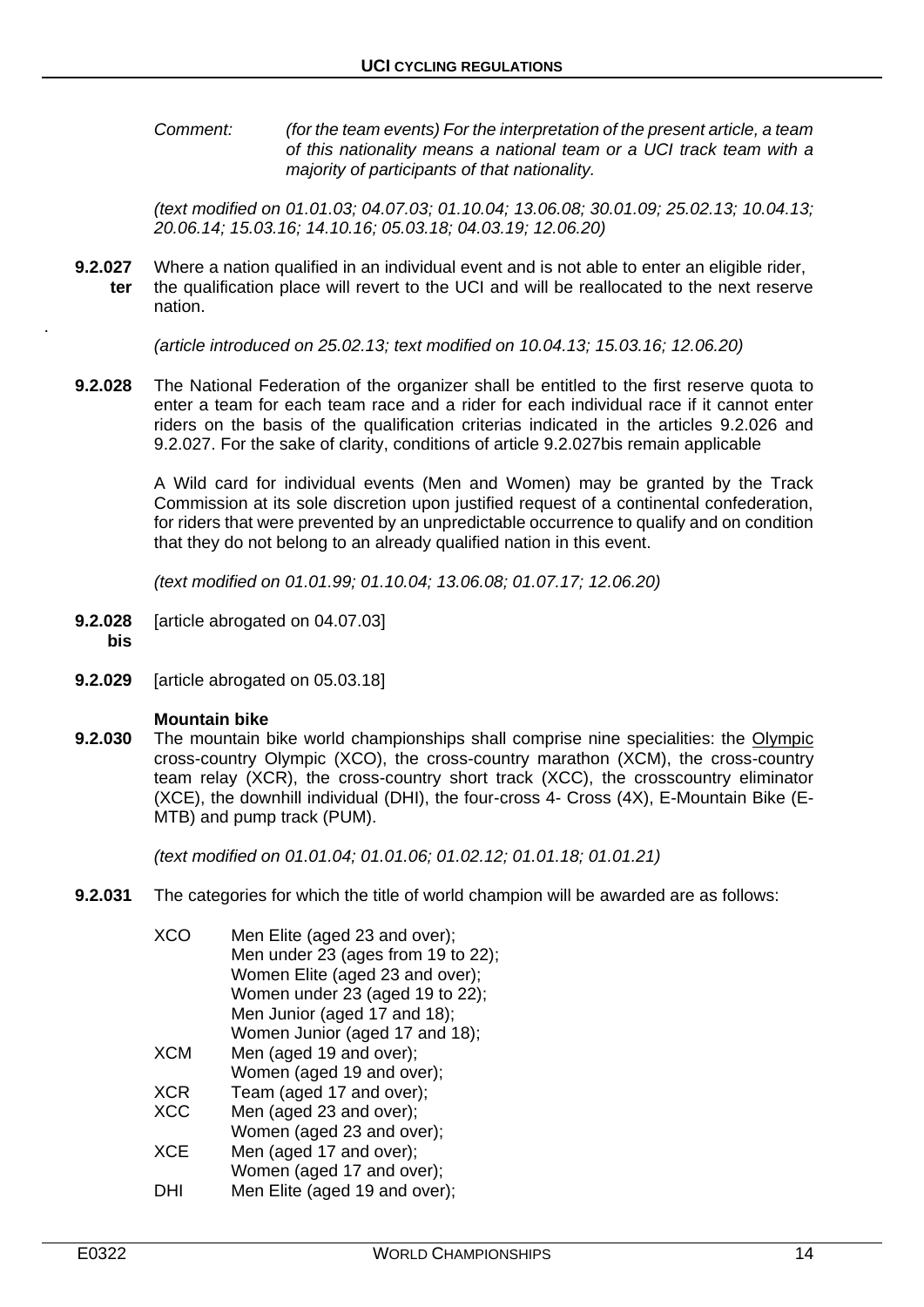|            | Women Elite (aged 19 and over);            |
|------------|--------------------------------------------|
|            | Men Junior (aged 17 and 18);               |
|            | Women Junior (aged 17 and 18);             |
| 4X         | Men (aged 17 and over);                    |
|            | Women (aged 17 and over);                  |
| E-MTB      | Men (aged 19 and over including Masters)   |
|            | Women (aged 19 and over including Masters) |
| <b>PUM</b> | Men (aged 17 and over)                     |
|            | Women (aged 17 and over)                   |
|            |                                            |

*(article introduced on 01.01.04; text modified on 01.01.06; 01.02.12; 01.01.21)*

**9.2.032** For the team relay, each nation may enter only a single team.

Each national team shall be made up of 1 Men Elite, 1 Women Elite, 1 Men under 23, 1 Men Junior, 1 Women under 23 and 1 Women Junior. However, the following substitutions shall be permissible:

- Men Elite by Women Elite or Men under 23 or Men Junior or Women under 23 or Women Junior;
- Women Elite by Women under 23 or by Women Junior;
- Men under 23 by Women Elite or Women under 23 or Men Junior or Women Junior;
- Men Junior by Women Junior.

Each rider selected must already be entered for the individual downhill, or Olympic cross country events.

*(article introduced on 01.01.04; text modified on 01.01.06; 01.02.12; 01.01.17; 01.01.20)*

**9.2.033** For the mountain bike world championships team relay, the team manager must use the form provided to notify the names and categories of the riders making up their team and their start order to the chief commissaire's panel at the end of the team managers' meeting the day before the event. This start order may not be altered subsequently.

> The exchange boxes will be allocated on the basis of the results of the team relay event in the preceding world championships. The order of nations not placed will be determined by drawing lots. The first nation will be installed in box number 1 and so on.

*(article introduced on 01.01.04; text modified on 01.01.06; 25.09.08; 01.01.18)*

**9.2.034** For the Men Elite, Women Elite, Men Under 23 and Men Junior XCO events and the Men Elite and Men Junior DHI events, the maximum number of riders (apart from reserves) for each team is determined on the basis of the classification by nation of the previous year's world championships, as per the table below:

| Nations ranked              | Maximum number of riders<br>(except reserves) |
|-----------------------------|-----------------------------------------------|
| 1 to 10 and the host nation |                                               |
| 11 to 20                    |                                               |
| 21 to 30                    |                                               |
| 31 or after                 |                                               |
| Unranked nations            |                                               |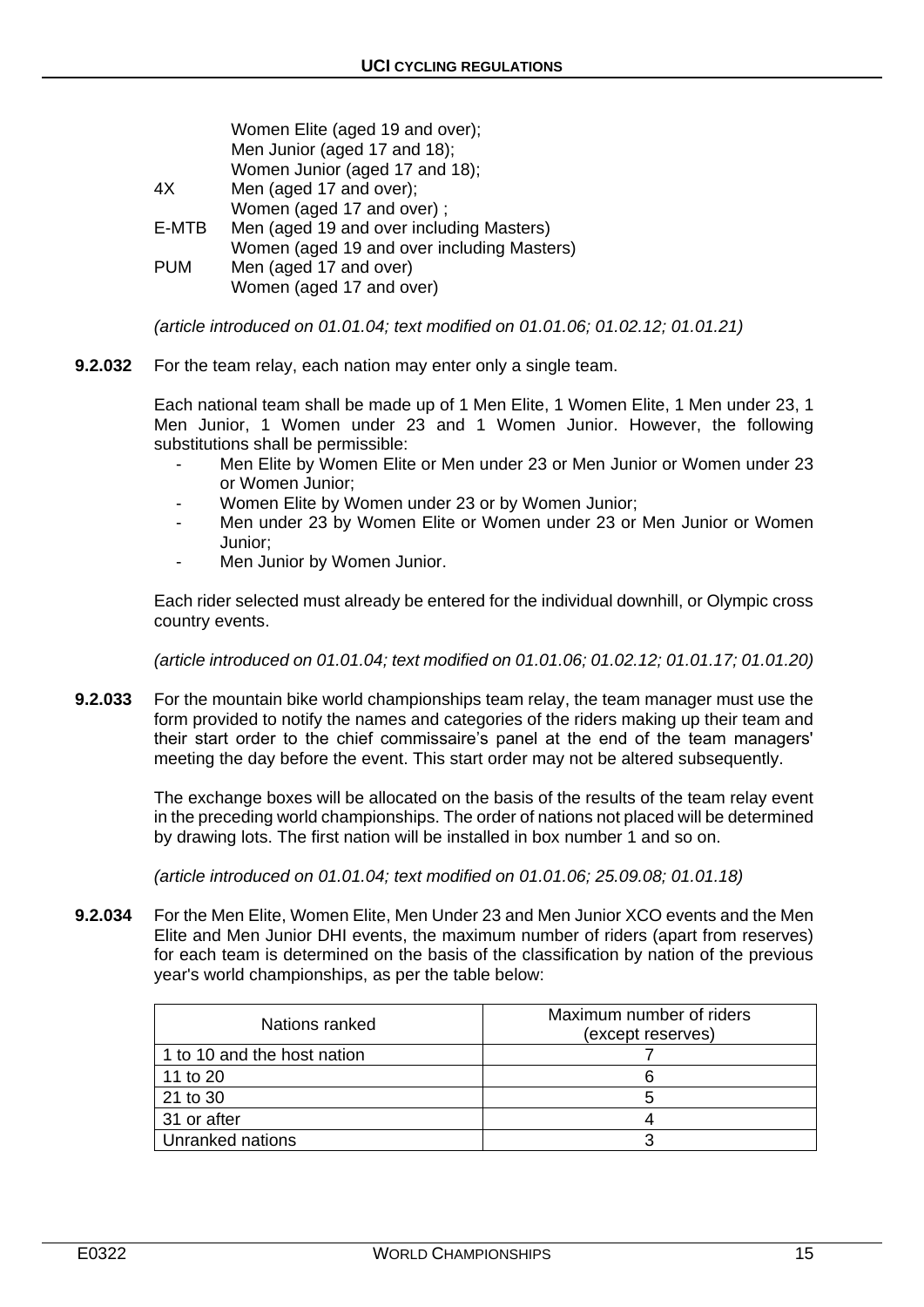For the Women Under 23 and Women Junior XCO events, the Women Elite and Women Junior DHI events, Men's and Women's 4X events, the maximum number is 7 riders per nation.

Each federation shall be permitted to enter 2 reserves in each category.

For cross-country short track (XCC), each rider selected must already be registered for the cross-country Olympic (XCO) event.

For cross-country eliminator (XCE), each national federation can enter unlimited number of riders per category.

For E-Mountain Bike (E-MTB), the maximum number of riders shall be defined yearly.

For Pump Track (PUM), the criteria for the number of riders as well as registration fees shall be defined yearly.

*(article introduced on 01.01.04; text modified on 01.01.06; 01.02.12; 01.01.16; 01.01.18; 01.01.21)*

**9.2.035** For the XCM event, each national federation can enter 10 men and 10 women.

Supplementary to the 10 men and 10 women nominated by the national federation, top 20 men and women of each round of the UCI MTB marathon series as well as the top 50 of the individual general marathon series ranking obtain a qualification.

All participants must obligatorily wear the national equipment. All riders must be registered by their national federation.

The registration fees (including all taxes and/or insurance contributions) shall be based on the UCI Financial Obligations.

*(text modified on 01.01.04; 01.01.06; 01.09.06; 01.02.12; 01.01.18; 01.01.21)*

**9.2.036** The ranking by nations for the mountain bike world championships is calculated by adding the points scored by the 3 best placed riders of each nation. The system for awarding points is based on the total number of rider starting in each category, with a maximum of 300. If 100 riders start, the winner will score 100 points while the 100th placed rider would score 1. Should some starters not be given a finishing position, the last rider to be classified shall score the points for his or her position without taking account of the unclassified riders. Example: if 100 riders start and 80 riders are classified, the last of them will score 21 points.

*(article introduced on 01.01.04; text modified on 01.01.18)*

**9.2.037** Race numbers must be collected at the time stated in the championship programme. The race number for the team relay shall be given the morning of the event in accordance with the instructions given by the commissaires panel at the team managers' meeting held the day before the event.

*(article introduced on 01.01.04; text modified on 25.09.08)*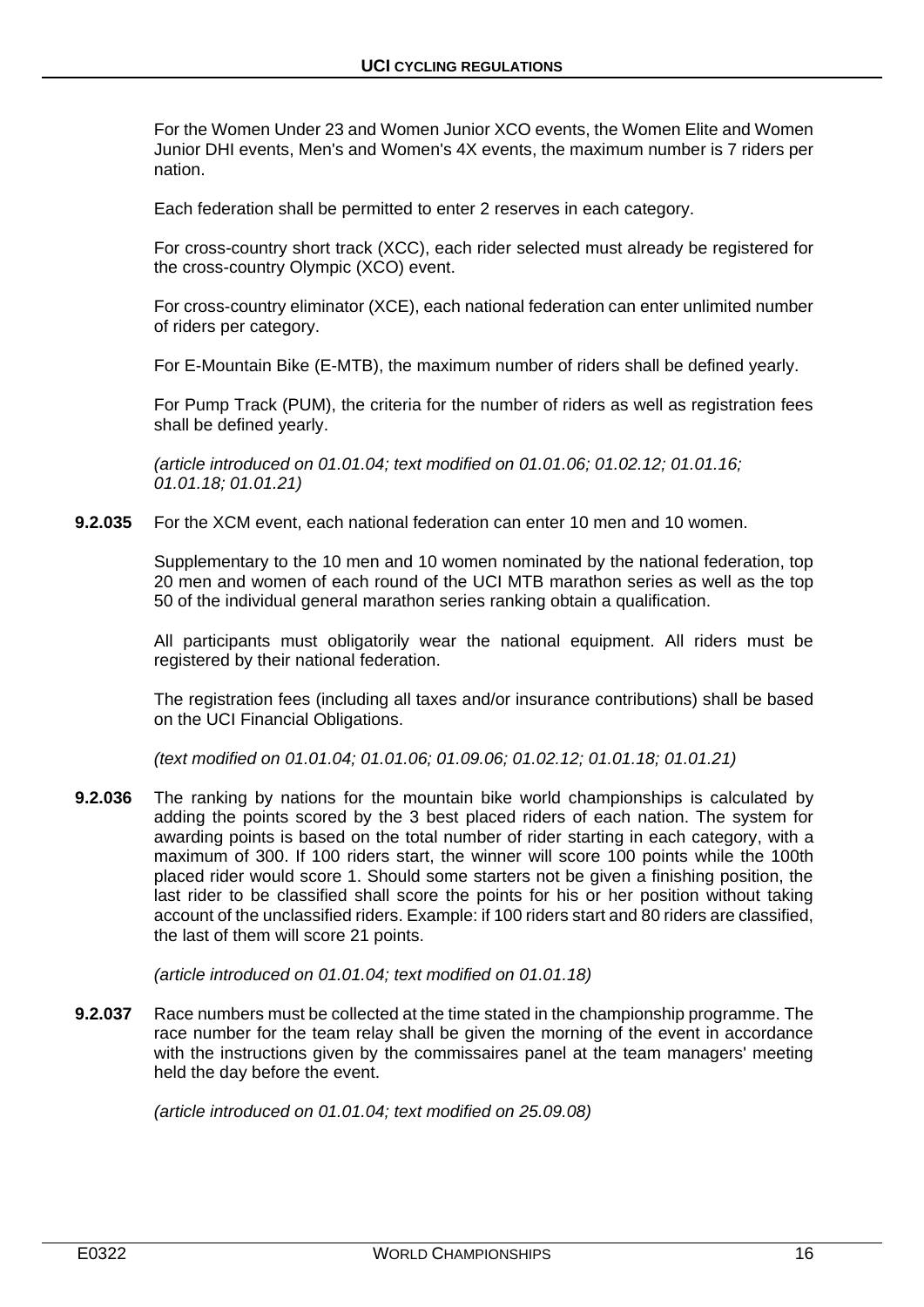**9.2.038** The start order is determined as follows:

#### **XCO Men Elite, XCO Women Elite, XCO Men under 23, XCO Women under 23, XCC Men and XCC Women**

- 1. As per the last published UCI XCO individual ranking.
- 2. Unclassified riders: by nations in rotation (\*).

#### **XCO Men Junior, XCO Women Junior**

- 1. As per the last published UCI XCO junior individual ranking.
- 2. Unclassified riders: by nations in rotation (\*).

#### **DHI Men Elite, DHI Women Elite**

For the qualifying round and the final:

- 1. As per the last published UCI DHI individual ranking. The best rider starting last.
- 2. Unclassified riders: by nations in rotation (\*).

#### **DHI Men Junior, DHI Women Junior**

For the qualifying round and the final:

- 1. As per the last published UCI DHI individual ranking. The best rider starting last.
- 2. Unclassified riders: by nations in rotation (\*).

For all DHI events (Men Elite, Women Elite, Men Junior and Women Junior), riders are required to ride in the qualifying round. The number of riders qualifying for the final are as follows:

- Men Elite: top 80 riders in the qualifying round
- Women Elite: top 40 riders in the qualifying round
- Men Junior: top 60 riders in the qualifying round
- Women Junior: top 15 riders in the qualifying round

For the final in the Men Elite and Women Elite, the "protected riders" are:

Riders ranked in the top 10 Women Elite and the top 20 Men Elite of the final world cup standings of the current season.

In case the UCI mountain bike world cup final is held after the UCI mountain bike world championships, riders ranked in the top 10 Women Elite and the 20 Men Elite of the latest world cup standings of the current season.

Event "protected riders" must start in the qualifying round in order to be entitled to ride the final.

#### **4X Men, 4X Women (Qualifying Round)**

- 1. As per the last published UCI 4X individual ranking. The best rider starting first.
- 2. Unclassified riders: by nations in rotation (\*).

(\*) The start order of the riders within the team must be confirmed by the national federations during the riders' confirmation. Taking each nation in turn on the basis of the classification by nation of the concerned category from the most recent mountain bike world championships, a place is allocated to the next rider in sequence. Unclassified nations take, on the basis of the same rotation system, the next places in an order determined by drawing lots.

# **E-MTB Men, E-MTB Women**

The start order for E-MTB shall be defined yearly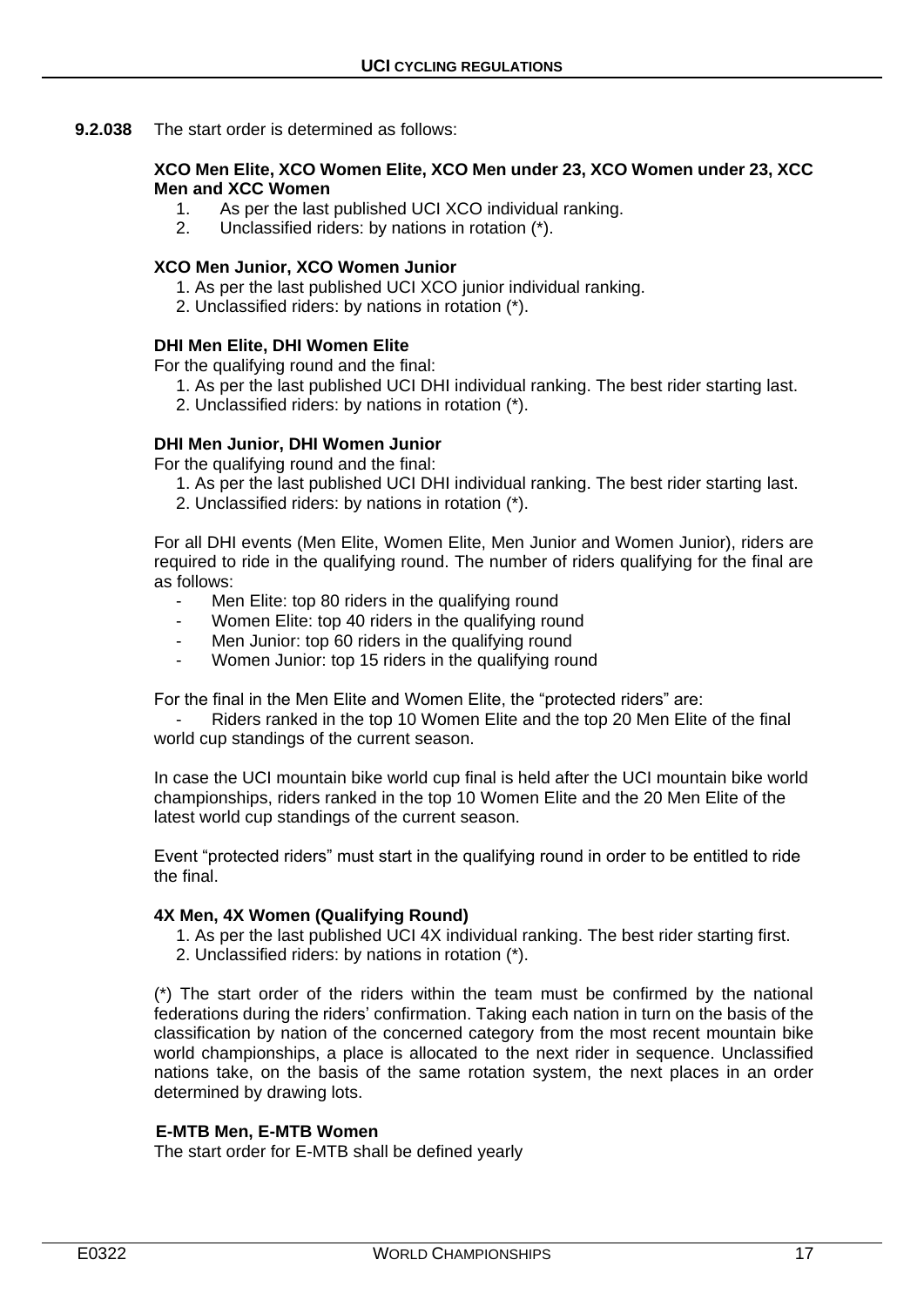*(article introduced on 01.01.04; text modified on 01.01.06; 25.09.08; 01.01.11; 01.05.11; 01.01.18; 01.01.21)*

- **9.2.039** [article abrogated 01.02.12]
- **9.2.040** The start order for riders in the world cross-country marathon championship shall be as follows:
	- the reigning XCM world champion
	- the reigning XCO Elite and under 23 world champions
	- the reigning Olympic mountain bike champion
	- the latest UCI marathon ranking
	- the latest UCI XCO individual ranking
	- by drawing lots for the other riders.

*(article introduced on 01.01.04; text modified on 01.01.06; 01.02.12; 01.01.18; 01.01.21)*

**9.2.041** The official languages of team managers' meetings shall be those of the UCI, namely French and English.

*(article introduced on 01.01.04)*

#### **Cyclo-cross**

**9.2.042** A UCI cyclo-cross world championship shall be organised for the men elite's, women elite's, men under 23's, women under 23's (19-22 years old), men junior's and women junior's (17-18 years old) categories.

*(article introduced on 01.09.04; text modified on 01.01.16; 01.03.19)*

- **9.2.043** For all categories, the maximum number of riders per national team shall be determined by the ranking by nation of the UCI cyclo-cross world cup as calculated per article 5.3.013bis and published on the evening of the first sunday of the year:
	- Nations ranked from 1st to 3rd 10 riders, with 7 to start
	- Nations ranked from 4th to 6th 9 riders, with 6 to start
	- All other nations 8 riders, with 5 to start.

*(article introduced on 1.09.04; modified on 25.09.08; 01.07.18; 01.07.20)*

**9.2.044** The national federations concerned may additionally enter the outgoing UCI cyclo-cross world champions and the leaders of the final UCI cyclo-cross world cup standings men elite, men under 23, men junior, women elite, women under 23 and women junior.

*(text modified on 01.09.04; 25.09.08; 01.07.09; 14.10.16; 01.03.19)*

**9.2.045** [article abrogated on 26.06.18]

# **BMX Racing**

*(section introduced on 30.01.09)*

**9.2.046** The BMX Racing world championships shall comprise standard 20 inch bicycle competitions.

in one speciality: BMX race.

*(text modified on 01.02.12; 01.07.12; 01.01.17)*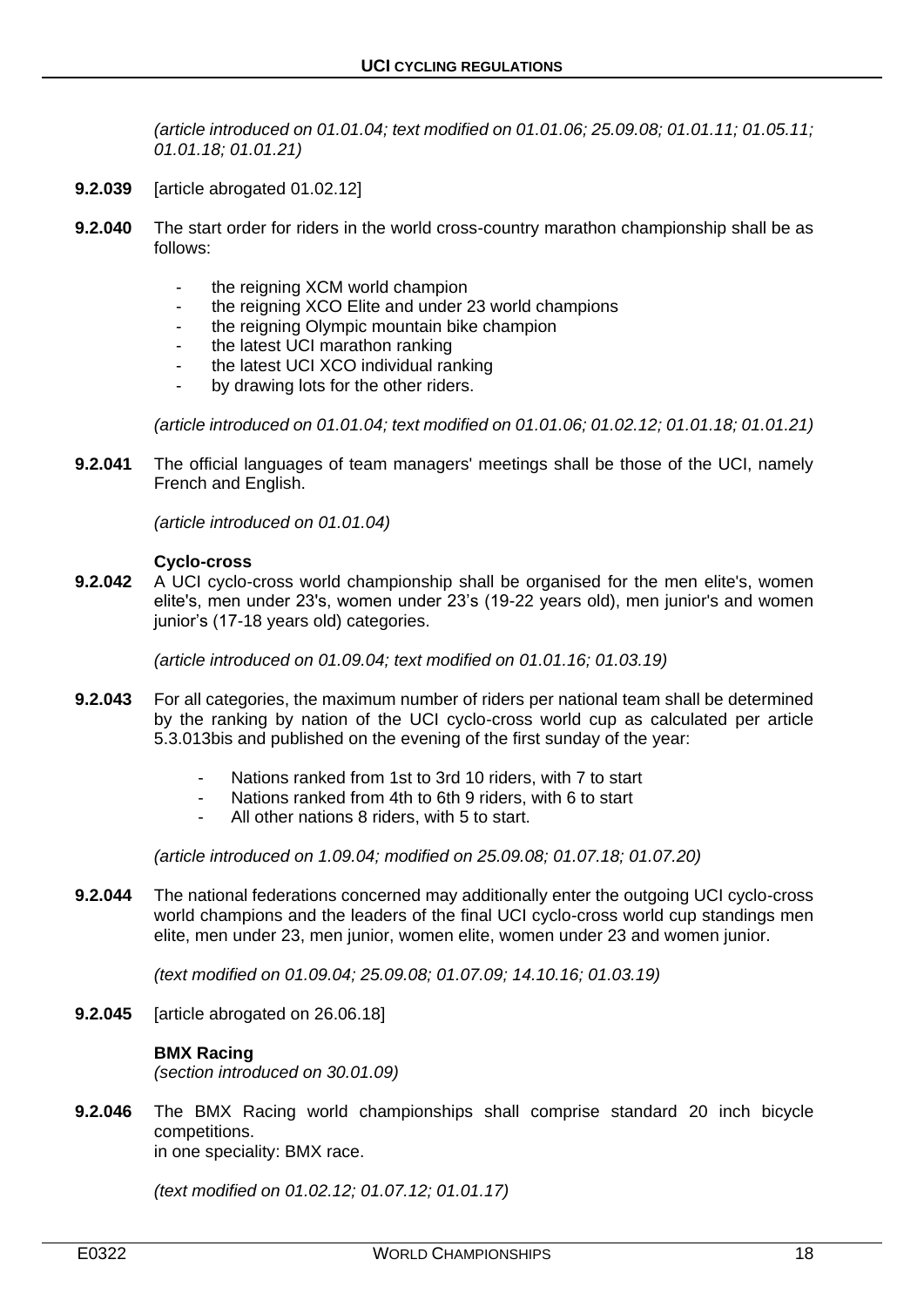#### **Categories**

- **9.2.047** The categories for which the title of world champion will be awarded are as follows: A. STANDARD 20 inch BICYCLES, (men/women riders), Championship level: BMX race
	- Men Elite (aged 19 and over);
	- Women Elite (aged 19 and over);
	- Men Under 23 (19-22) :
	- Women Under 23 (19-22) ;
	- Men Junior (aged 17 and 18):
	- Women Junior (aged 17 and 18).
	- B. STANDARD 20 inch BICYCLES (men riders), Masters level:
	- Masters (aged 30 and over).

*(text modified on 01.02.11; 01.02.12; 01.07.12; 04.04.14; 01.01.17; 01.01.22)*

#### **Race formats**

**9.2.047** Competition format of the *world championships* (only for a category outlined in article **bis** 9.2.047).

> The world championships is run in one competition: a BMX race event, using the format as described in articles 6.3.009 to 6.3.016.

> *(article introduced on 01.02.10; text modified on 01.02.11; 04.04.14; 01.01.17; 01.01.22)*

#### **Race**

**9.2.047** Seeding order for the Round 1 in the BMX race is based on the latest UCI Individual **ter** BMXRanking for each category (seeding order from highest to lowest ranked). Gate position selection order for Round 1 is based on the seeding order.

*(article introduced on 01.07.12; text modified on 04.04.14; 01.01.17; 01.01.22)*

- **9.2.047** [article abrogated on 01.01.17]
- **quater**
- **9.2.047** [article abrogated on 04.04.14]
- **quinquies**

#### **Qualification system world championships race**

**9.2.047** For Men Elite, Women Elite, Men Under 23, Women Under 23, Men Junior and Women **sexies** Junior, the maximum number of riders for each nation is determined on the basis of the UCI ranking by nation for each such category on 31st December of the preceding season.

> As indicated in the table below, all nations that didn't qualify through the qualification quota will be allowed to register one rider per category (Men Elite, Women Elite, Men Under 23, Women Under 23, Men Junior and Women Junior).

*Amended for the 2022 season as follows:*

For the Men Under 23 and Women Under 23, each National Federation has the right to enter up to 3 riders in each of the Men Under 23 and Women Under 23 categories.

Each federation shall be permitted to enter 2 reserves in each category.

The UCI Ranking by nations is drawn up in accordance with Part VI "BMX", chapter 6.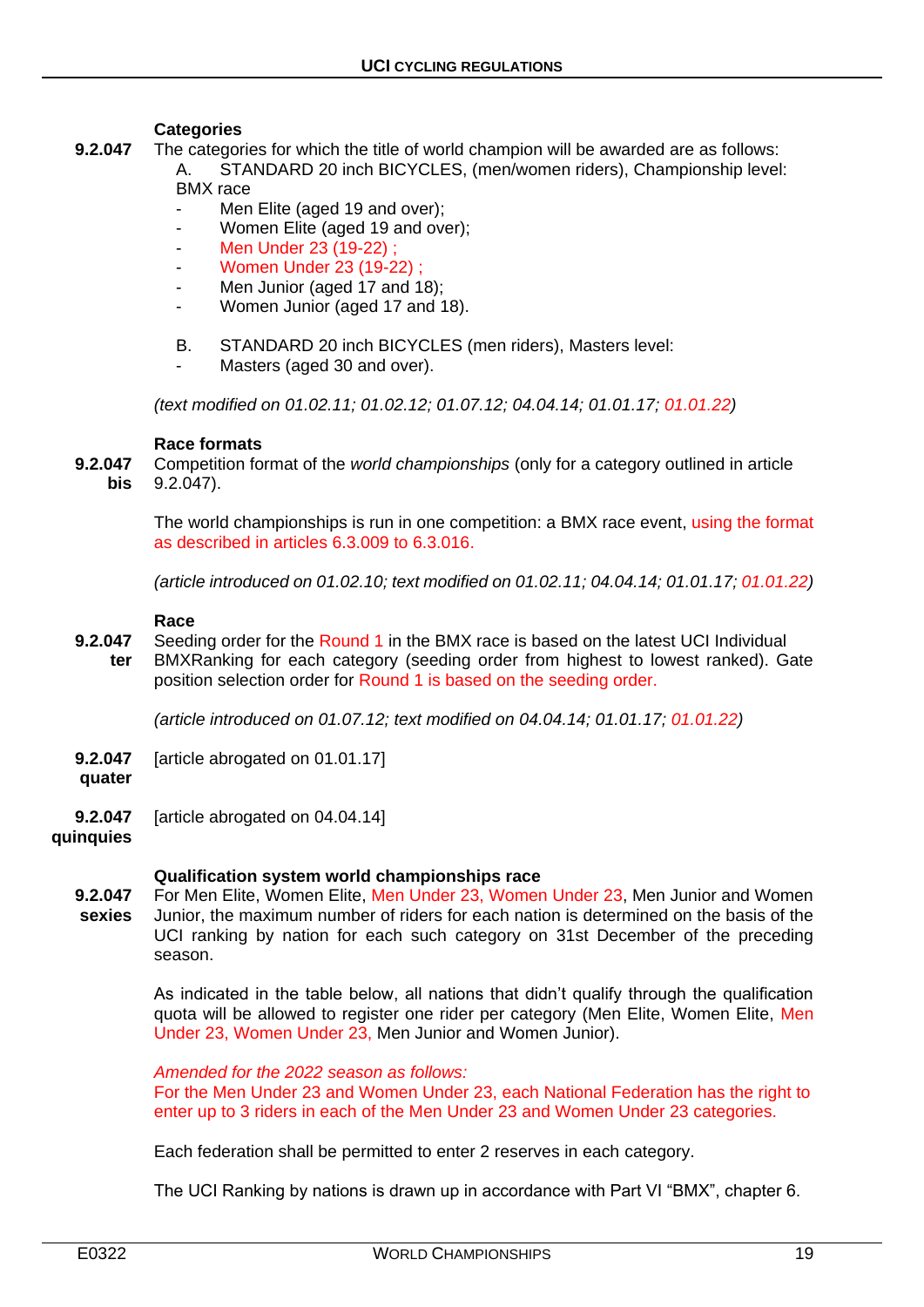In addition to the nations qualified through the UCI BMX nations ranking, the following riders will also be qualified for the Elite world championships:

- Top 16 Men Elite in the UCI BMX individual ranking of 31st December of the preceding season;
- Top 8 Women Elite in the UCI BMX individual ranking of 31st December of the preceding season.

These riders are automatically qualified for the world championships and cannot be replaced by another rider.

|                                       | Women<br>Elite |                | Women<br>Under 23 |                | Women<br>Junior |                | Men<br>Elite   |                | <b>Men</b><br>Under 23 |                | Men<br>Junior  |                |
|---------------------------------------|----------------|----------------|-------------------|----------------|-----------------|----------------|----------------|----------------|------------------------|----------------|----------------|----------------|
| Automatically<br>qualified<br>riders* | 8              |                |                   |                |                 |                | 16             |                |                        |                |                |                |
| <b>Nations Ranked</b>                 | # Places       | Tot            | # Places          | Tot            | # Places        | Tot            | # Places       | Tot            | # Places               | Tot            | # Places       | Tot            |
| $1 - 4$                               | 5              | 20             | 5                 | 20             | 5               | 20             | 6              | 24             | 6                      | 24             | 6              | 24             |
| $5 - 8$                               | 4              | 16             | 4                 | 16             | 4               | 16             | 5              | 20             | 5                      | 20             | 5              | 20             |
| $9 - 14$                              | 3              | 18             | 3                 | 18             | 3               | 18             | 3              | 18             | 3                      | 18             | 3              | 18             |
| $15 - 23$                             | $\overline{2}$ | 18             | $\overline{2}$    | 18             | $\overline{2}$  | 18             | $\overline{2}$ | 18             | $\overline{2}$         | 18             | $\overline{2}$ | 18             |
| <b>Totals</b>                         |                | 80             |                   | 72             |                 | 72             |                | 96             |                        | 80             |                | 80             |
|                                       |                |                |                   |                |                 |                |                |                |                        |                |                |                |
| Host nation**                         |                | $\overline{2}$ |                   | $\overline{2}$ |                 | $\overline{2}$ |                | $\overline{2}$ |                        | $\overline{2}$ |                | $\overline{2}$ |
| All other nations***<br>1             |                | 1              |                   | 1              |                 | 1              |                | $\mathbf{1}$   |                        |                |                |                |

\* The automatically qualified riders mentioned above are entered in addition to the quota allowed in this table.

\*\* The host nation shall qualify 2 riders in each category where it has not already qualified above using the ranking by nation.

\*\*\* All other nations shall qualify 1 rider in each category where it has not already qualified above using the ranking by nation.

*(article introduced on 01.07.12; text modified on 04.04.14; 01.01.17; 01.01.22; 01.03.22)*

# **Registration of participants**

**9.2.048** All riders must be registered using the UCI on-line registration system [\(www.uci.ch\)](http://www.uci.ch/).

All riders/team managers must attend the riders' confirmation presenting their licenses and picking up their race numbers. The riders' confirmation deadlines are indicated on the official programme published on the UCI website. Riders not being confirmed before the indicated deadline, did not complete the registration procedure and will not be able to compete at the event.

Furthermore, each national federation shall be permitted to register up to 16 riders in masters.

*(text modified on 01.02.10; 01.02.11; 01.02.12; 01.07.12; 04.04.14; 01.01.17)*

# **Registration of support staff**

**9.2.049** Each federation must appoint one (1) team manager for Championships level categories.

*(text modified on 01.07.12; 01.01.17)*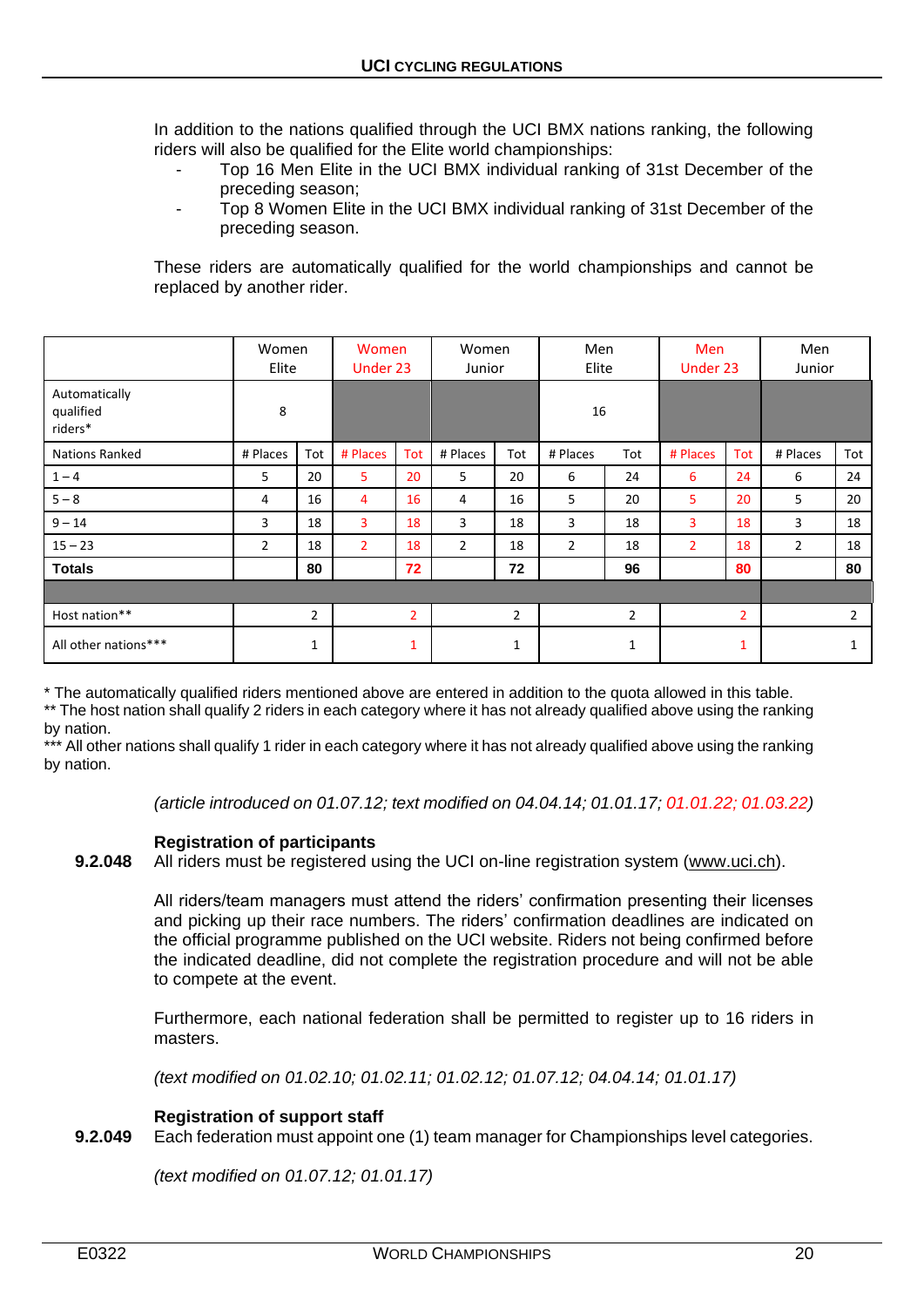**9.2.050** At least thirteen riders must have pre-entered to constitute a category. Should this minimum number not be obtained, then the entered riders will race in the category above, but with the restriction that no competing category at Championship level can be combined with a competing category at Challenge level and vice versa.

> In any case that an under-subscribed class cannot be combined according to the above rules, this category shall not be run.

*(text modified on 01.02.12; 01.01.22)*

### **Trials**

*(section introduced on 30.01.09)*

#### **Allocation of UCI trials world championship event**

- **9.2.051** Application to the UCI for the sanctioning of a trials world championship (in conjunction with the UCI mountain bike world championships) event is open to any national federation. The venue of each year's world championships shall be allocated at least three years in advance of its scheduled date by the UCI management committee, based on business/quality criteria and the recommendations from the UCI trials commission.
- **9.2.052** The trials world championships shall be the exclusive property of the UCI.
- **9.2.053** The site of a venue shall normally be within the national or territorial boundaries of the national federation which shall serve as the host organization for the event.

#### **General competition parameters**

**9.2.054** UCI trials world championships are a single competition, open to all eligible riders in possession of a UCI license.

#### **Registration of participants**

**9.2.055** Riders wishing to compete in the UCI trials world championships may register only under the auspices and through the agency of their national federation, using the UCI online registration system [\(www.uci.ch\)](http://www.uci.ch/). All competition entry dates must be respected and no late entries will be accepted.

> Pre-registration for the UCI trials world championships is subject to the following restrictions:

- maximum number of riders per country and per category: five
- riders not allowed to take part in more than one category.

All riders/team managers must attend the riders' confirmation presenting their licenses and picking up their race numbers. The riders confirmation deadlines are indicated on the official programme published on the UCI website.

Riders not being confirmed before the indicated deadline, did not complete the registration procedure and will not be able to compete at the event.

*(text modified on 13.03.15, 30.01.17)*

**9.2.056** Each member organisation which registers riders must appoint a national team manager to represent the interests of all of its riders at the UCI trials world championships.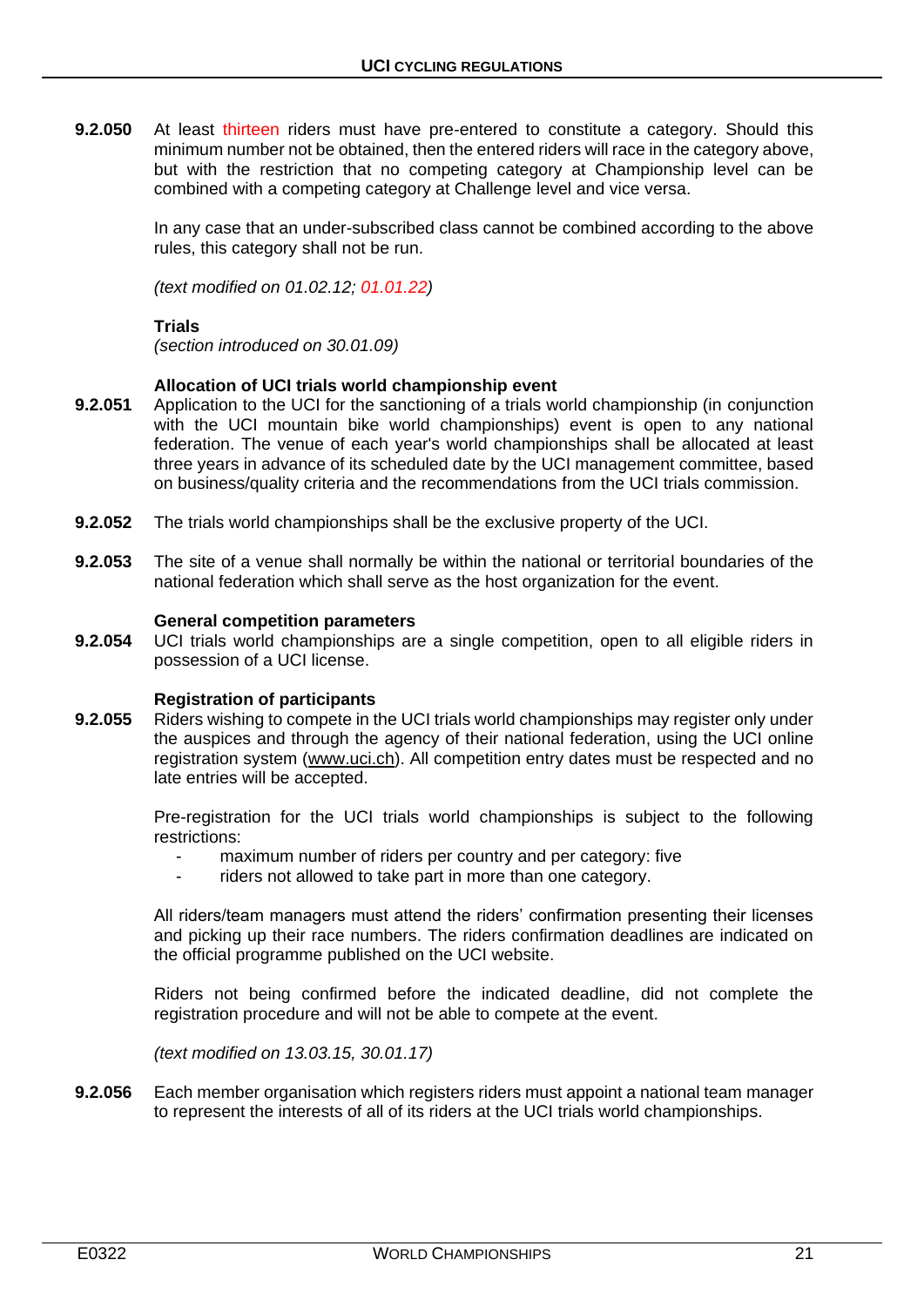#### **Categories**

- **9.2.057** Competition categories at the trials world championships are:
	- Women Elite
	- Men Junior 20"
	- Men Junior 26"
	- Men Flite 20"
	- Men Elite 26"

*(text modified on 13.03.15)*

#### **Age class**

**9.2.058** Categories depend on age as stated in article 7.1.002.

#### **Competition format**

**9.2.059** In all categories, the trials world championships shall include a ½ Finals and a Finals round.

#### **½ Finals**

The trials world championships will commence with a  $\frac{1}{2}$  Finals round. The world championships ½ Finals round is open to all riders entered. The ½ Finals round shall consist of three laps of five sections. The commissaires' panel will set the competition time according to the number of entered riders.

#### **Final round**

The best six riders in the ½ Finals round will be eligible to compete in the Finals round. The scores gained in the ½ Finals round do not count in the Finals round.

#### **Final procedure**

At the Finals round it will be applied the six by six system:

Before the start, the six riders will be presented on the start podium, in inverse order to the position obtained in the  $\frac{1}{2}$  Finals round. After the presentation, they must go to section one.

The order to start will be determined by the result obtained in the ½ Finals round. Rider that obtained the sixth place shall start first in section one and so on. The same principle applies for the remaining sections.

Once a rider finishes a section, the next rider has maximum thirty seconds to start the section. After this thirty second the section time is running.

In case of slight injury, the other rider must overtake and start the section in front of him/her.

In case of tie, article 7.1.047 of the UCI Trials Regulations shall apply.

Competitors taking part in the Finals must have two bicycles at their disposal. The spare second bicycle shall remain in the rider's area for the duration of the competition and may be retrieved as a replacement for the first bicycle

A rider qualified for the Final who chooses not to compete in the Final shall get seventh placed in the Final classification and shall (in the Final) be replaced by the seventh placed rider in the ½ Finals. Two qualified riders choosing not to compete in the Final shall get seventh and eighth placed in the final classification and shall be replaced by the seventh and eighth placed riders in the ½ Finals (in the Finals), etc.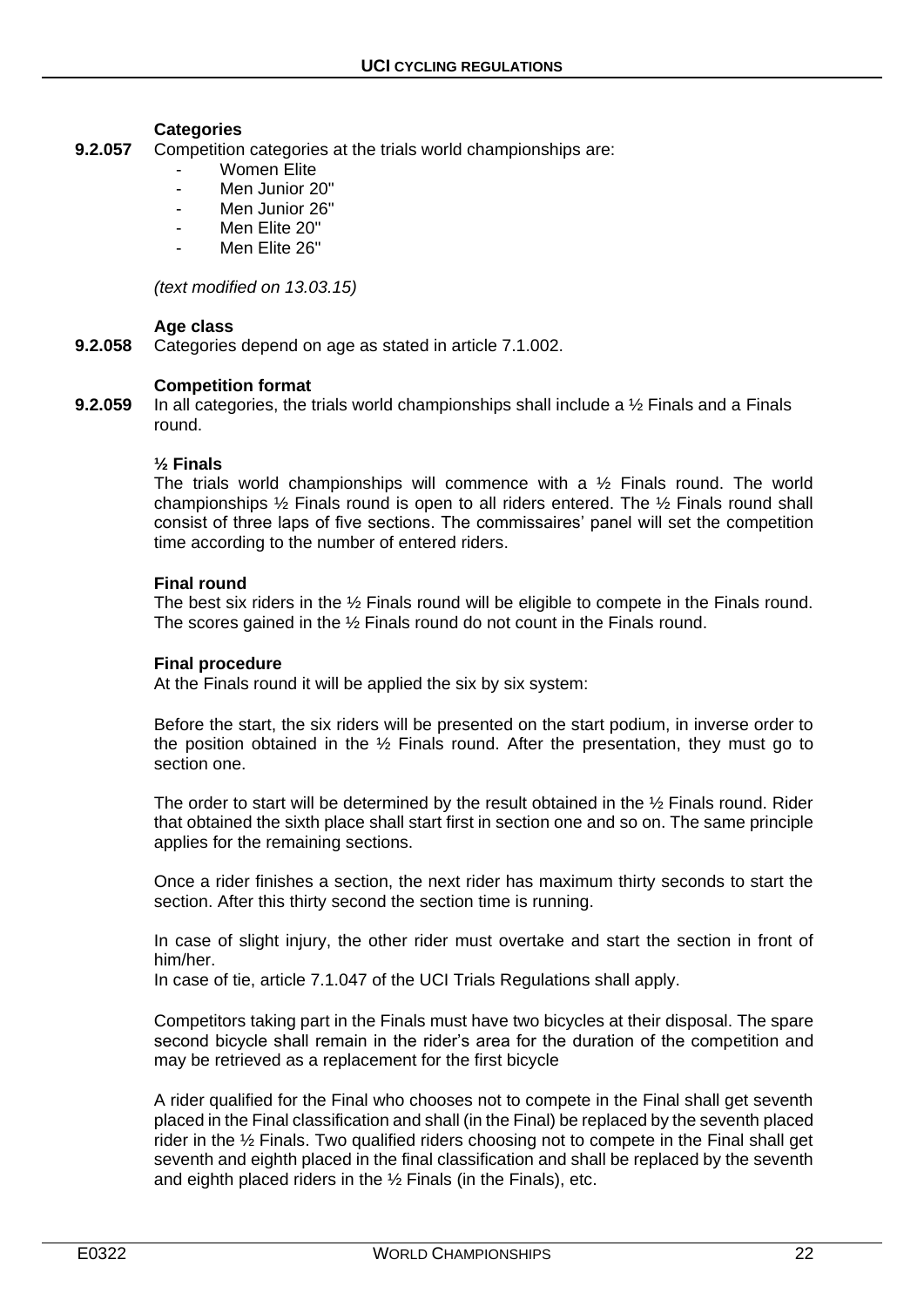*(text modified on 01.02.11; 13.03.15; 30.01.17)*

### **Number of sections and rounds**

**9.2.060** The number of sections and laps are as indicated below:

| Round                       | <b>Number of sections</b> | <b>Number of laps</b> |
|-----------------------------|---------------------------|-----------------------|
| $\frac{1}{2}$ Finals rounds |                           |                       |
| Final rounds                |                           |                       |

*(text modified on 01.02.11; 13.03.15; 30.01.17)*

#### **Recognition and awards**

- **9.2.061** Competitors having obtained the highest number of penalty points are declared:
	- Women Elite UCI trials world champion
	- Men Junior 20" UCI trials world champion
	- Men Junior 26" UCI trials world champion
	- Men Elite 20" UCI trials world champion
	- Men Elite 26" UCI trials world champion

The UCI will award the first three riders ranked in each category.

*(text modified on 13.03.15; 30.01.17)*

#### **Para-cycling (participation)**

**9.2.062** National Federations register their riders through the same online registration system no later than three weeks before the first race of the event. At the time of registration, up to six substitutes can be added to the team for all classes combined. The registration shall give details of the number of persons making up each delegation, the riders registered for each race as well as their sport class, the accommodation used during the event, full contact details of the team manager and each athlete's time of arrival.

> After the registration deadline (3 weeks before the world championships), late registrations will be invoiced CHF 200.- per athlete.

> Starters must be confirmed in each sport class at the official confirmation time as announced in the technical programme of the event.

> Last-minute changes of registered athletes can only be achieved by means of a medical certificate 24 hours before the start of the race.

*(text modified on 03.02.17; 01.07.18)*

**9.2.062** Athletes may not enter a Para-cycling Road World Championship event with the Sport **bis** Class Status New (N) unless no International Classification was held on their continent in the current calendar year prior to the World Championships.

*(article introduced on 08.02.21)*

#### **World Championship qualification system (Para-cycling) General comments**

**9.2.063** National Federations shall select riders to participate in world championships.

*(article introduced on 01.10.13)*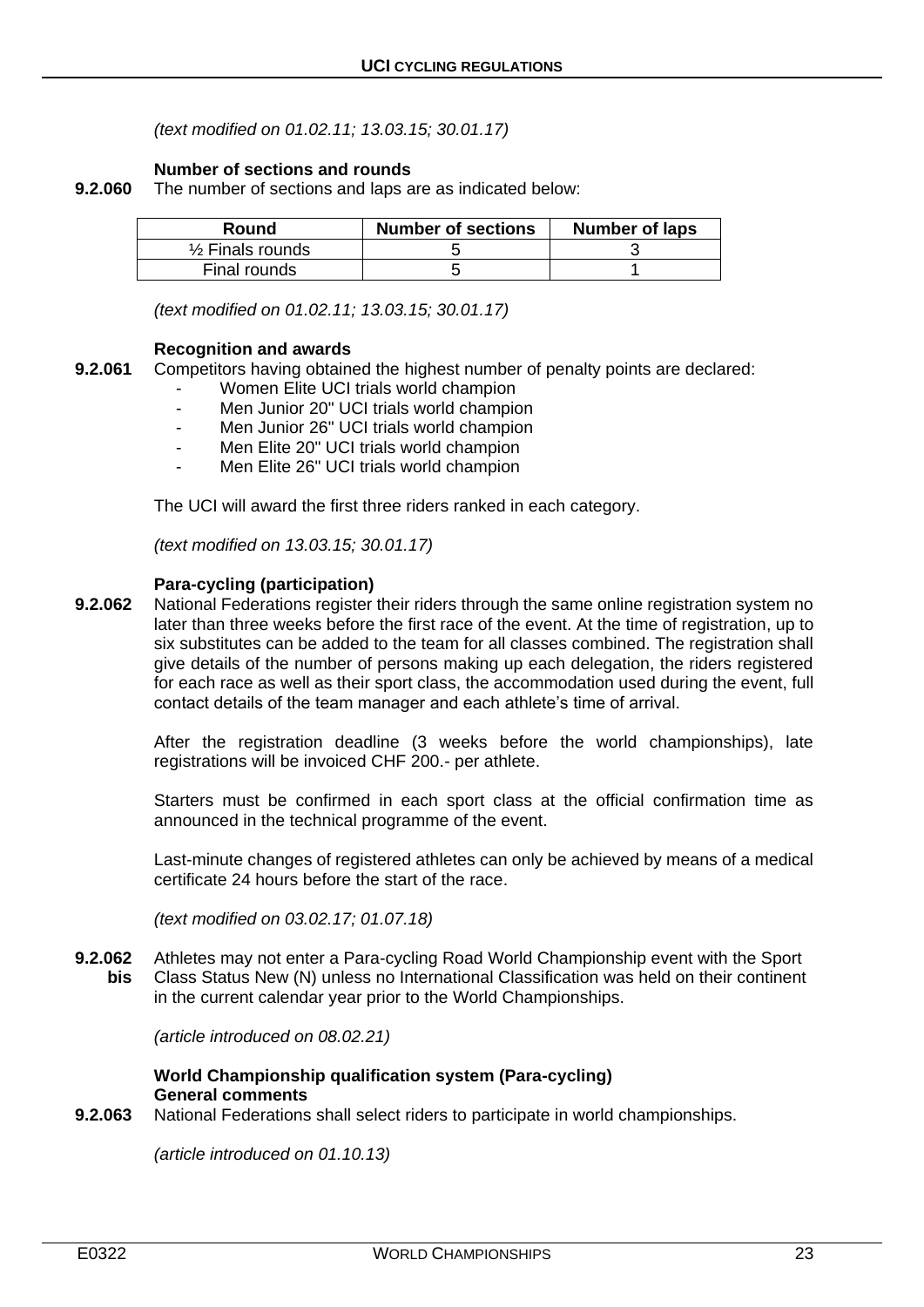**9.2.064** Events selected for the para-cycling world championships are the following:

# **Road**

Road race – all divisions; Individual Time Trial – all divisions; Team relay – division H.

# **Track**

Kilometre/500 m – divisions B & C; Individual pursuit – divisions B & C; Team sprint – division C; Sprint – division B; Scratch race – division C; Para Omnium – division C; Mixed Tandem Team Sprint – division B.

*(article introduced on 01.10.13; text modified on 11.02.20)*

**9.2.065** At world championships, in each of the para-cycling event, the outgoing world champion will be given an additional slot for the event in which he was a world champion. If the outgoing world champion cannot participate at the world championships, this place is not accumulated in the quota of the nation.

> One (1) additional slot for individual time trial, pursuit and 500m / 1000m will be awarded to nations which have reached the maximum number of participants and wishing to enter an athlete under 16 years of age.

*(article introduced on 01.10.13; text modified on 01.01.19)*

**9.2.066** The host nation for the UCI para-cycling world championships will be entitled to register a full contingent of athletes (maximum quota) in all sport classes, on the track and on the road, for both men and women.

*(article introduced on 01.10.13)*

# **Athletes eligibility**

**9.2.067** Except the reigning world champion, athletes participating in the Para cycling World Championships must have participated in at least one UCI Para cycling event (C1, C2, World Cup or Continental Championships) during the last 12 months, but no later than 30 days before the event, defined as the Qualification Period.

*(article introduced on 01.10.13; text modified on 20.12.17; 01.07.20)*

# **Track**

**9.2.068** A nation that has earned UCI track points at a C1, C2 or Continental Championships event during the Qualification Period in a specific sport class has the right to enter an athlete in that sport class in the upcoming UCI Para‐cycling Track World Championships.

*(article introduced on 01.10.13; text modified on 01.01.19; 01.07.20)*

**9.2.069** A nation may enter two athletes in a sport class in which an athlete earned track C1 or track Continental Championships points in that sport class during the Qualification Period. One of the two registered athletes must have earned points in one of the abovementioned events.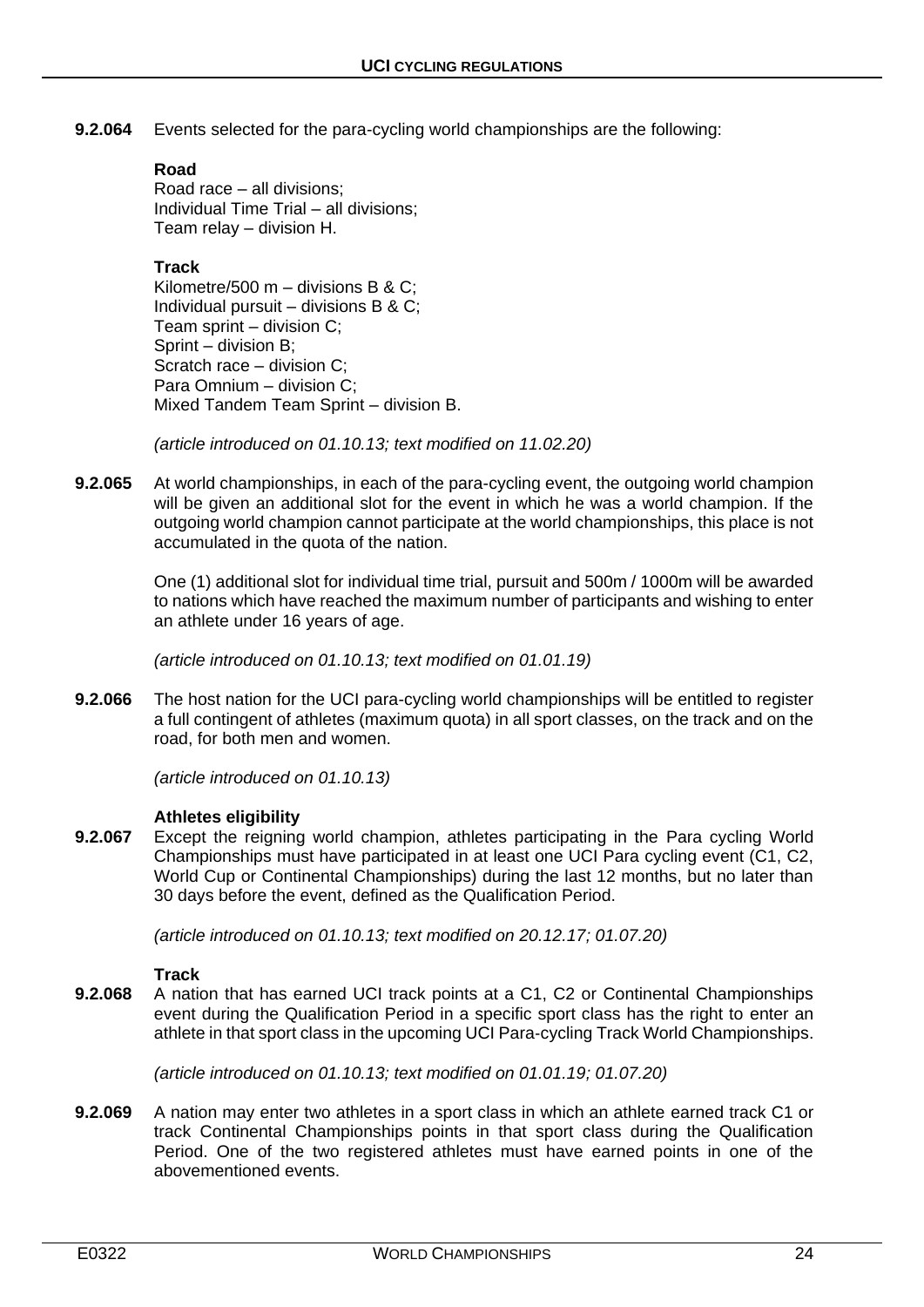*(article introduced on 01.10.13; text modified on 01.01.19; 01.07.20)*

**9.2.069** A nation may enter three athletes in a sport class in which two athletes have earned C1 **bis** or Continental Championships points in that sport class, including at least one athlete in the top 10 and first half of the UCI Para‐cycling track ranking during the Qualification Period. Two of the three athletes must have C1 points.

*(article introduced on 01.07.20)*

**9.2.069** The number of slots obtained by a nation is valid for Time Trial, Pursuit and Sprint.

ter

*(article introduced on 01.07.20)*

#### **Road**

**9.2.070** A nation that has earned UCI road points at a C1, C2, or Continental Championships event during the Qualification Period in a specific sport class has the right to enter an athlete in that sport class in the upcoming UCI Para‐cycling Road World Championships.

*(article introduced on 01.10.13; text modified on 01.01.16; 01.07.20; 08.02.21)*

**9.2.071** A nation may enter two athletes in a sport class in which an athlete earned road World Cup points in that sport class during the Qualification Period. One of the two registered athletes must have earned World Cup points.

*(article introduced on 01.10.13; text modified on 01.01.16; 01.07.20; 08.02.21)*

**9.2.071** A nation may enter three athletes in a sport class in which two athletes have earned **bis** World Cup-points in that sport class and at least 1 athlete has finished in the top 10 during the Qualification Period. Two of the three athletes entered must have World Cup points during the Qualification Period.

*(article introduced on 01.07.20; 08.02.21)*

- **9.2.071** The number of slots obtained by a nation is valid for Time Trial and Road Race.
- **ter**

*(article introduced on 01.07.20)*